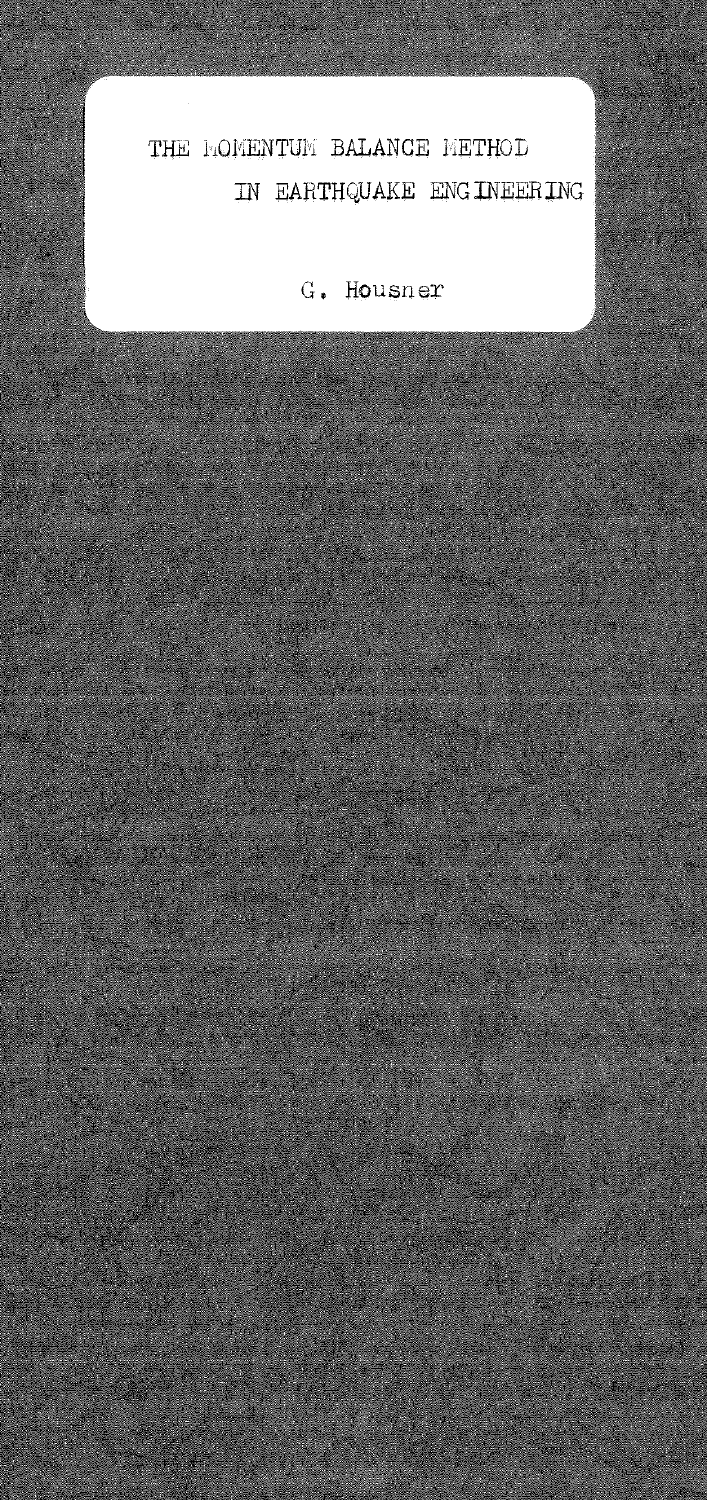## THE MOMENTUM-BALANCE METHOD IN EARTHQUAKE ENGINEERING

George W. Housner California Institute of Technology

I. INTRODUCTION. During an earthquake the shaking of the ground imparts movement to structures which are then stressed by the resulting inertia forces. When the structure is a dam, it experiences additional earthquake forces from the water in the reservoir. The horizontal motion of the ground does not impart movement to the water so the dam accelerates into and away from the water and experiences dynamic water pressures. The first analysis of this problem was by H. M. Westergaard, Professor of Theoretical and Applied Mechanics at the University of Illinois, his paper [I] appearing in the 19 33 Transactions of the American Society of Civil Engineers. In the 1920's when Boulder Dam was being designed, Westergaard was a Visiting Scientist at the Bureau of Reclamation and became interested in this practical earthquake engineering problem. His paper elicited numerous discussions, also printed in the 1933 ASCE Transactions, and an especially interesting discussion was contributed by Theodore Von Karman, Professor of Aeronautics at the California Institute of Technology. Essentially the same result that Westergaard obtained by means of a series solution of a partial differential equation was deduced by Karman using a remarkably simple momentum-balance method. Although Karman's method was mathematically simple, some steps in the analysis appeared to be inexplicable. The method might be said to be an example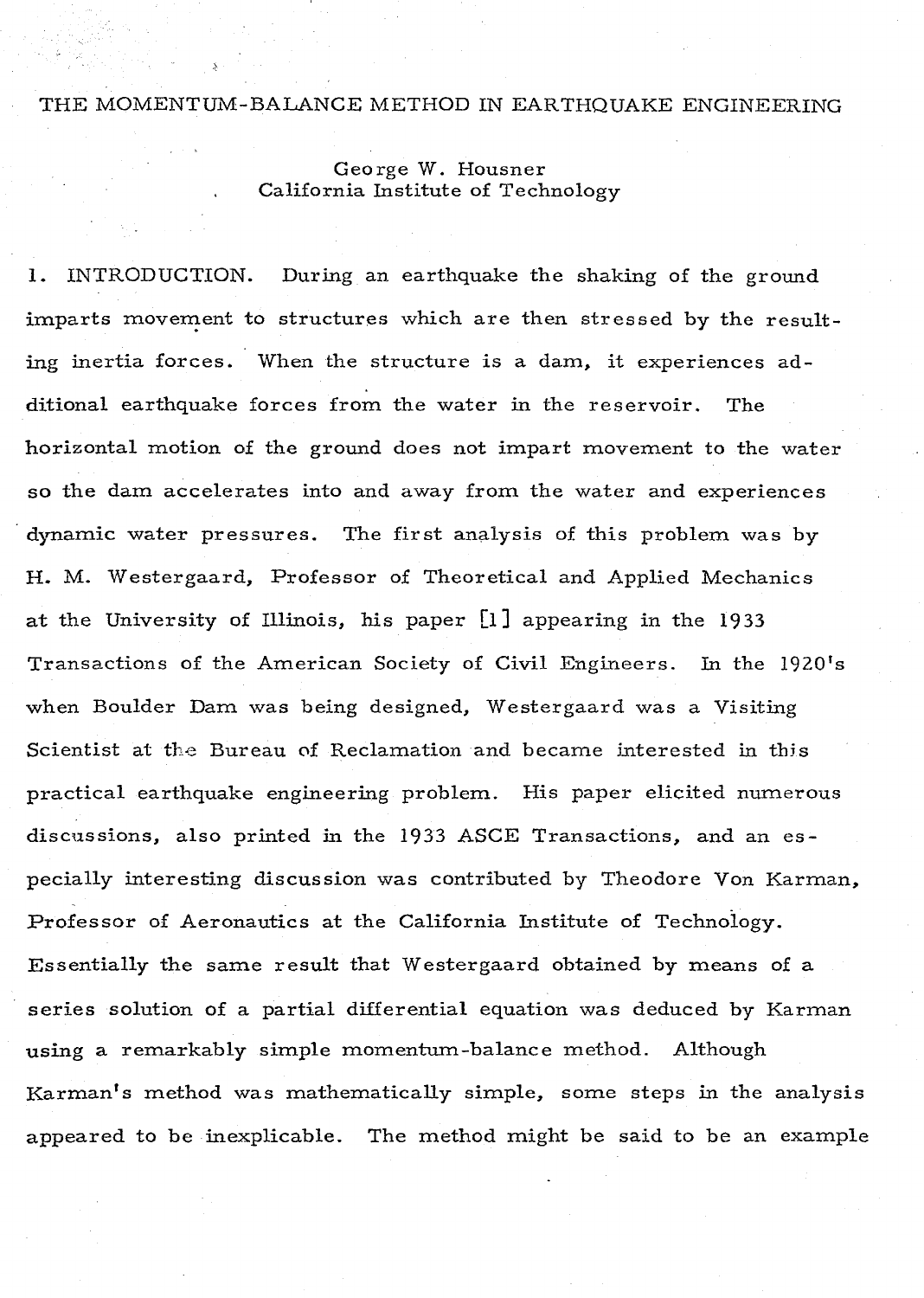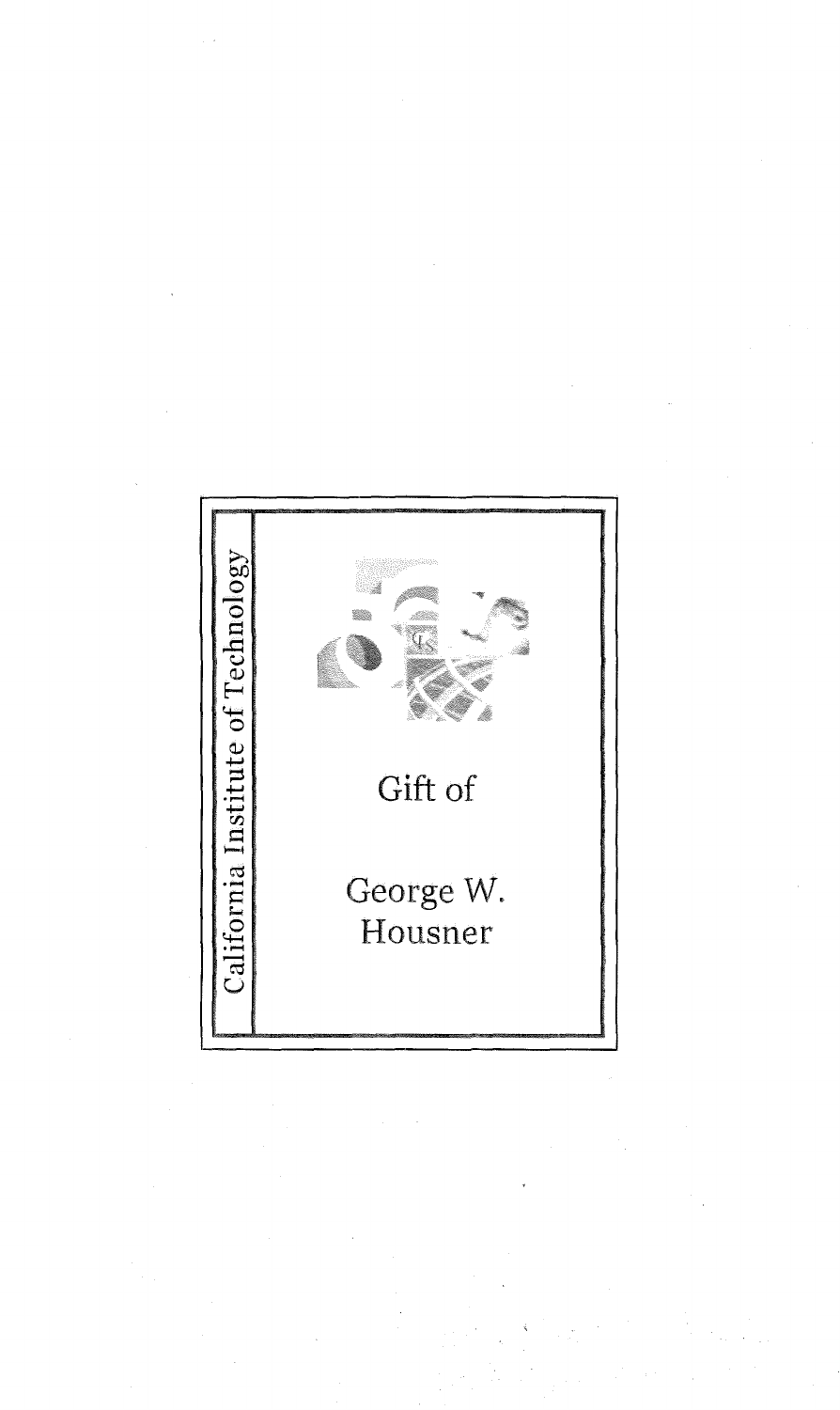of Operational Mechanics which, like Operational Mathematics, involves operations that, give the desired result without it being understood why they do so. It is the purpose of this paper to give a rational explanation of the momentum-balance method.

-2-

2. WESTERGAARD ANALYSIS. The two-dimensional problern solved by Westergaard was that of an accelerating rigid dam with rectangular, vertical face, retaining water of depth h in an infinitely long, rectangular reservoir, as shown in Fig. 1. A particle of water at position  $x, z$ has horizontal and vertical velocities  $\dot{u}, \dot{v}$ ; and the dynamic water pressure is p. The physics of this problem is described by Newton's law and by the dilatational stress-strain relation:

$$
-\frac{\delta p}{\delta x} = \rho \frac{\delta^2 u}{\delta t^2} \qquad ; \qquad -\frac{\delta p}{\delta z} = \rho \frac{\delta^2 v}{\delta t^2} \qquad ; \qquad \frac{\delta u}{\delta x} + \frac{\delta u}{\delta z} = -\frac{p}{k} \qquad (2.1)
$$

These equations describe the behavior of an inviscid fluid of density  $\rho$ , and bulk modulus of elasticity k. Assuming u, v and their spatial deriviations to be small, the boundary conditions imposed by Westergaard were, no dynamic pressure at the water surface:  $p = 0$  at  $z = 0$ ; no vertical displacement of the reservoir bottom:  $v = 0$  at  $z = 0$  and the earthquake to have only uni-directional horizontal, harmonic oscillation, with amplitude  $a_{0}$ :

$$
\frac{\delta^2 u}{\delta t^2} = a_o \cos \frac{2\pi}{T} t \quad \text{at } x = 0
$$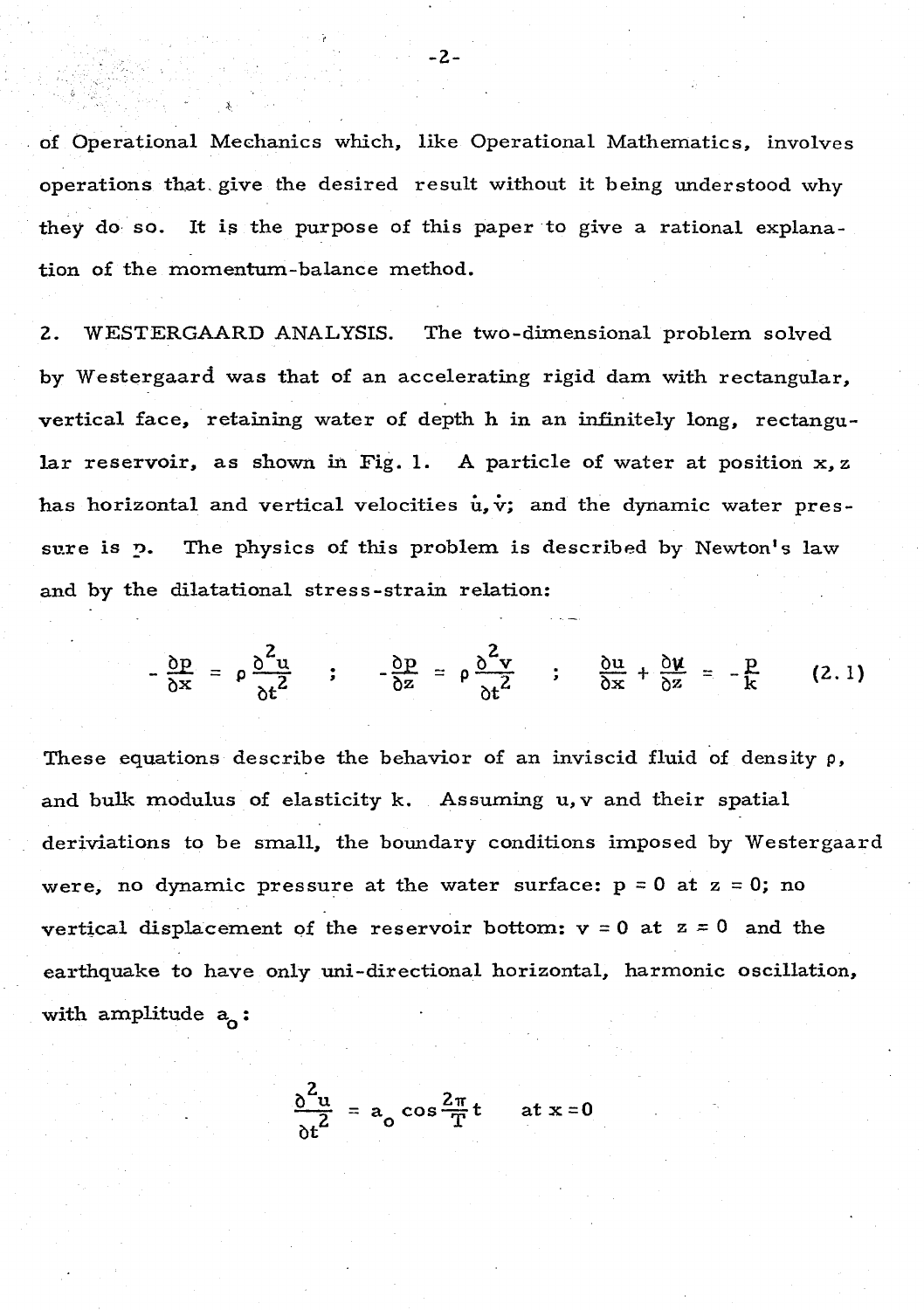A sinusoidal earthquake is not realistic but, as shown by Karman, the result of the analysis can be applied to arbitrary horizontal ground acceleration. The. solution given by Westergaard for the foregoing problem was

$$
u = \frac{a_0 T^2}{\pi^3} \sum_{1,3,5}^{\infty} \left( \frac{1}{n} e^{-\beta n^2} \sin \frac{n \pi z}{2h} \right) \cos \frac{2 \pi t}{T}
$$
 (2.2)

$$
v = \frac{a_0 T^2}{\pi^3} \sum_{1,3,5}^{\infty} \left( \frac{1}{n c_n} e^{-\beta_n x} \cos \frac{n \pi z}{2h} \right) \cos \frac{2 \pi t}{T}
$$
 (2.3)

$$
p = -\frac{8\rho a_0 h}{\pi^2} \sum_{1,3,5}^{\infty} \left( \frac{1}{n^2 c_n} e^{-\beta_n x} \sin \frac{n \pi z}{2h} \right) \cos \frac{2\pi t}{T}
$$
 (2.4)  

$$
\beta_n = \frac{n \pi}{2h} c_n \qquad ; \qquad c_n = \left( 1 - \frac{16\rho h^2}{kn^2 T^2} \right)^{\frac{1}{2}}
$$

Westergaard calculated nwnerical values for a variety of situations, and he noted that for most practical considerations the parameter  $\mathbf{c}_{\mathbf{n}}^{\top}$  had a value essentially equal to unity, though he pointed out that for certain special situations the value might differ significantly from unity. He also noted that there was a singularity in the solution at the surface of the water immediately adjacent to the face of the dam, that is,  $\vec{v}$ ,  $\vec{v}$  are infinite at  $x = 0$ ,  $z = 0$ . He concluded that the extent of the region in which v and its derivatives were large was so restricted as not to have a significant effect, but he did not explain why there was such a singularity in the solution when the physics of the problem clearly required there should be none.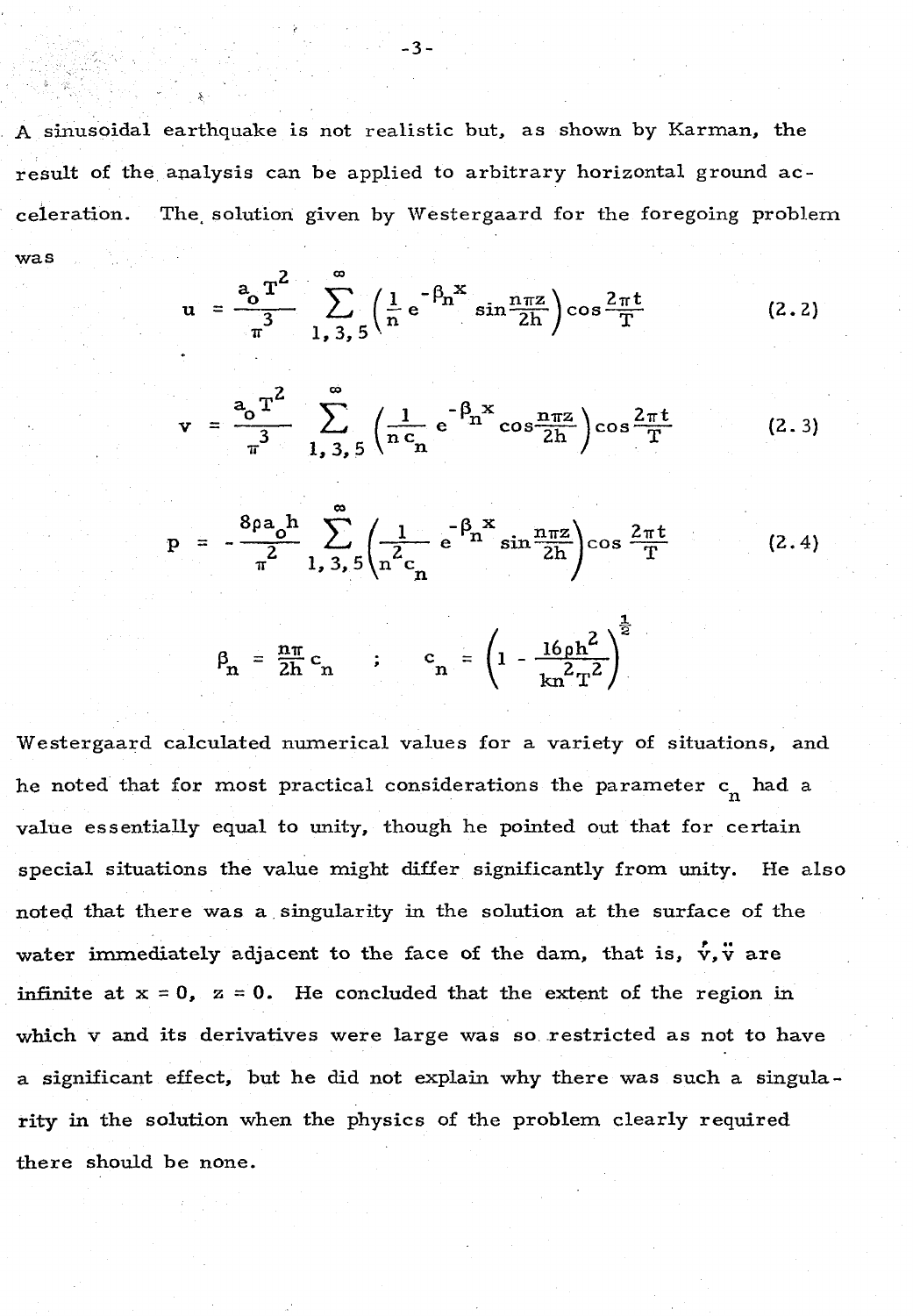The calculated hydrodynamic pressure on the dam was found to have nearly an elliptical distribution over the height of the dam, that is, it had  $p = 0$ ,  $\frac{\partial p}{\partial z} = \infty$  at  $z = 0$ , and  $\frac{\partial p}{\partial z} = 0$  at  $z = h$ , so Westergaard proposed the following simple expression, which gives an elliptical distribution for the pressure on the face of the dam

 $-4-$ 

~

$$
p_0 = 0.692 \rho a_0 \left[ z(2h - z) \right]^{\frac{1}{2}}
$$
 (2.5)

This gives the same total force on the face of the dam as results from equation 2. 4. He pointed out that equation 2. 5 can be taken as representing the effect of an "apparent mass" of water that accelerates back and forth as if it were a solid attached to the face of the dam.

3. KARMAN ANALYSIS. The approximate analysis by Karman was based on considerations of mechanics rather than mathematics, and went as follows. The effect of the compressibility of water is small, so take the water to be incompressible  $(c_n = 1)$ , and consider only impulsive pressures, for the displacements of the water are too small to develop significant convective pressures. There is an "apparent mass" of water as shown in Fig. 2 and at time  $t = 0$  the dam is given a horizontal acceleration  $a_{0}$ . At time  $t = \Delta t$  the acceleration, velocity and displacement are

$$
\frac{\delta^2 u_o}{\delta t^2} = a_o \qquad ; \qquad \frac{\delta u_o}{\delta t} = a_o \Delta t \qquad ; \qquad u_o = a_o \overline{\Delta t}^2 / 2 \qquad (3.1)
$$

During this time the portion of the dam below the ordinate y has displaced a quantity of fluid  $\left(y\right)$  a<sub>o</sub>  $\Delta t^2/2$ ). (Note that Karman's y is Westergaard's (h - z)).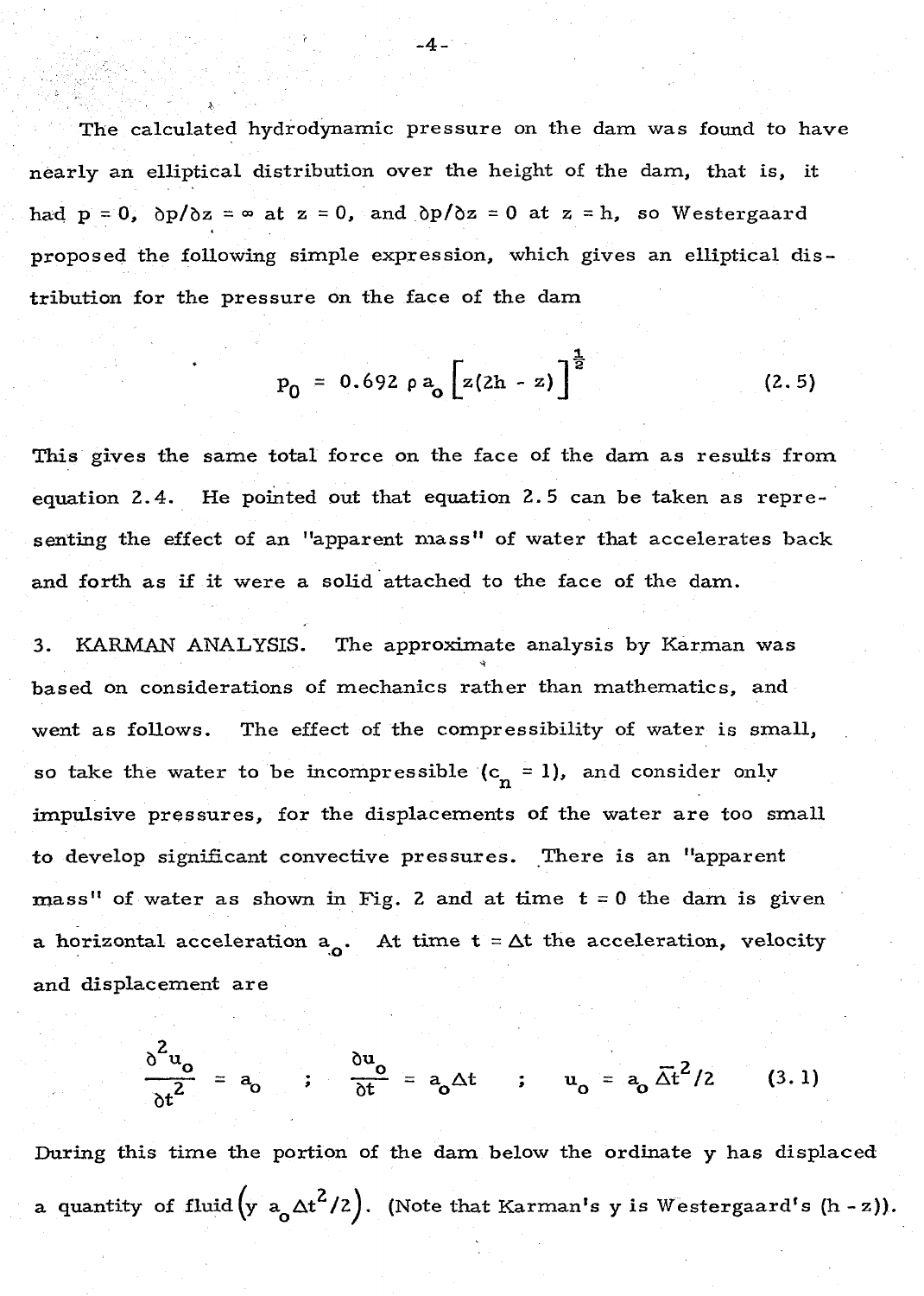Continuity of flow, according to Karman, requires that the quantity pas sing the section BC in Fig. 2 must be equal to that displaced by the dam, that is

$$
b\left(a_y\overline{\Delta t}^2/2\right) = y\left(a_o\overline{\Delta t}^2/2\right) \qquad (3.2)
$$

$$
\quad \text{or} \quad
$$

 $\epsilon$ 

$$
ba_y = ya_0 \tag{3.3}
$$

where b is the breadth of the apparent mass and  $a_y$  is the vertical acceleration of the element (b dy). Equation 3. 3 is thus a continuity equation.

The element ( $\rho b$  dy) is given a horizontal velocity ( $a_0 \Delta t$ ) by the impulse ( $p\Delta t$ ) and, therefore, the impulse momentum equation gives the pressure at the face of the dam as

$$
p = \rho ba_0 \tag{3.4}
$$

The element ( $\phi$ b dy) is also given a vertical momentum by the difference in the pressure force (pb dy) at y and at  $y + dy$ ; and the equation of impulse momentum is

$$
-\frac{d}{dy} (bp\Delta t) = pb (a_y \Delta t)
$$
 (3.5)

Eliminating  $a_y$  and  $p$  by means of equations 3.3 and 3.4 gives the following equation for determining the breadth, b, of the apparent mass:

$$
\frac{d(b^2)}{dy} = -y \tag{3.6}
$$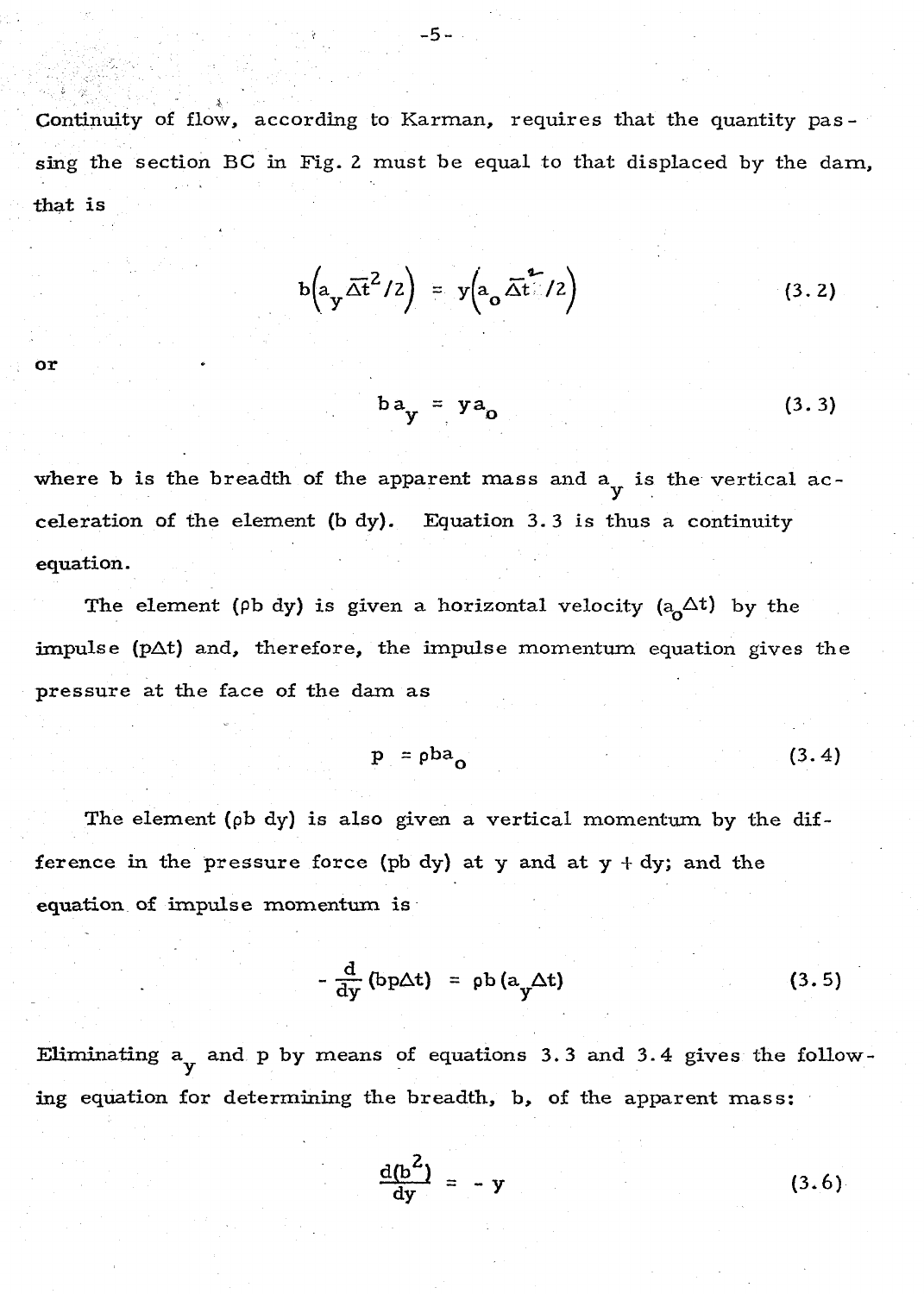Integrating and applying the boundary condition  $b = 0$  at  $y = h$ , gives for the distribution of apparent mass

$$
b = \left(\frac{h^2 - y^2}{2}\right)^{\frac{1}{2}}
$$
 (3.7)

from which the pressure on the face of the dam is

$$
P_0 = \rho a_0 \left(\frac{h^2 - y^2}{2}\right)^{\frac{1}{2}} \tag{3.8}
$$

This elliptical pressure distribution agrees with Westergaard's proposed approximate distribution (equation 2. 5), except that according to Westergaard's calculation the total force on the dam is

$$
F_{\rm w} = 0.543 \rho h^2 a_{\rm o}
$$
 (3.9)

whereas the integral of Karman's equation 3. 8 over the height of the dam gives. a value approximately 2% larger:

$$
F_k = \frac{\pi}{4\sqrt{2}} \rho h^2 a_o = 0.555 \rho h^2 a_o
$$
 (3.10)

It is seen that the foregoing analysis could be applied at any instant of time, even if there were convective fluid motions, providing there is an approximately uniform depth of water in the vicinity of the dam, then equation 3. 8 will give the impulsive pressure on the dam proportional to the instantaneous value of the horizontal acceleration.

Like Westergaard's solution, Karman's solution also has a singularity on the water surface at the face of the dam, as can be seen by substituting from equation 3. 7 into 3. 3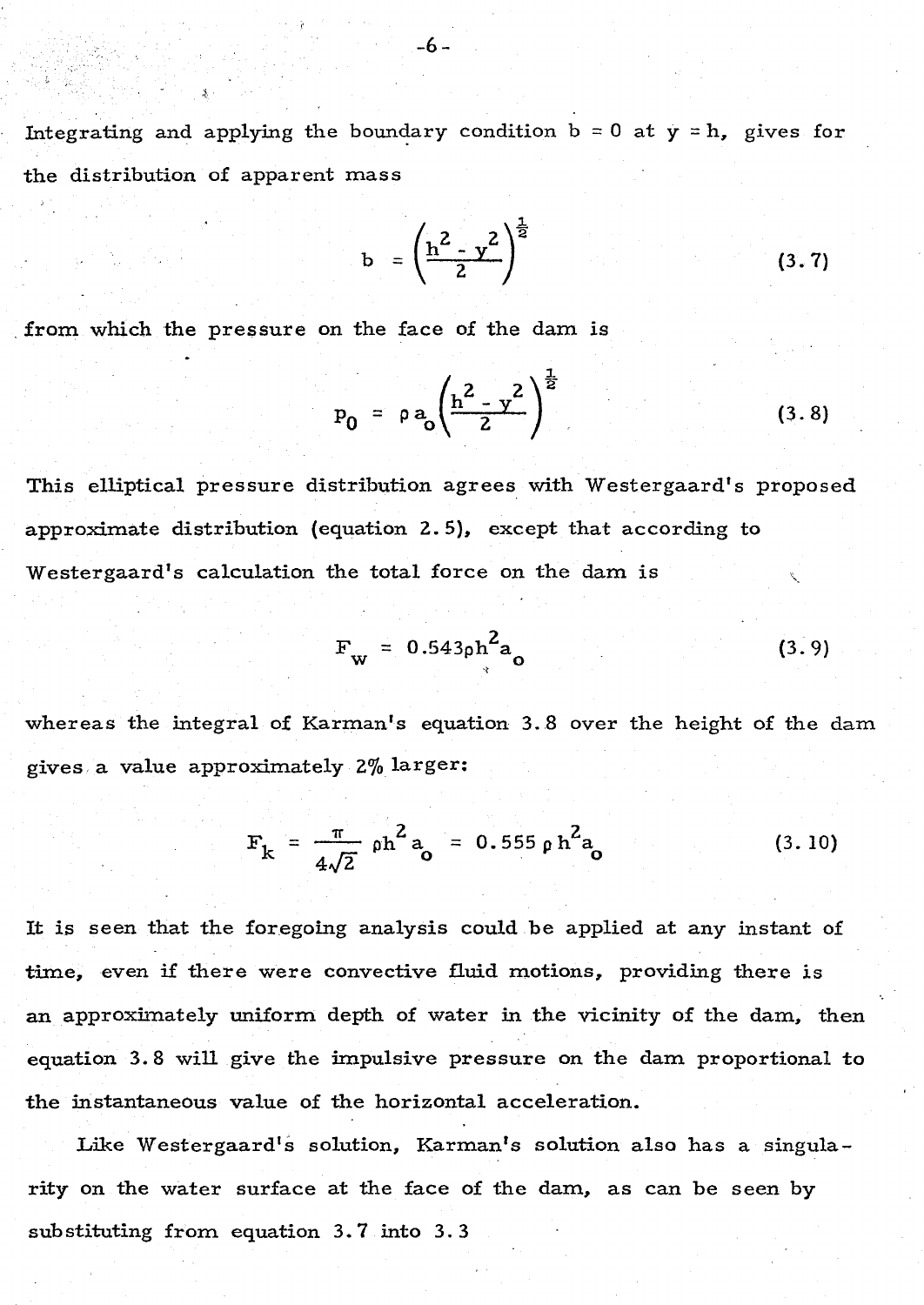$$
a_y = \frac{y}{b} a_o = \frac{y\sqrt{2}}{\sqrt{h^2 - y^2}}
$$

-7-

which gives an infinite value at  $y = h$ .

A straightforward analysis similar to the foregoing can be made also for a reservoir with sloping sidewalls. The case of a sloping dam face can also be analyzed by Karman's momentum-balance method, though this analysis is more subtle than that for a vertical dam face.

Karman's analysis has remarkable simplicity but at the cost of introducing an element of mystery. For example, the condition of continuity of flow as expressed by Eq. 3. 2 seems to have no physical basis and it involves a contradiction. · It is based on the assumption that the dotted line shown in Fig. 2 is fixed in space and the fluid is squeezed up between it and the moving dam face, whereas, in the analysis that follows Karman takes the fluid between the dam and the dotted line to move horizontally with the dam, as expressed in Eq. 3. 4. The fact that he obtained satisfactory results, and that the procedure can be extended to other problems, provides motivation for developing a rational. explanation.

4. ANALYSIS OF DAM WITH SLOPING FACE. A generalized version of Karman's momentum-balance approach was applied recently to dams with sloping faces by Chwang and Housner [2 ]. The rigid, sloping dam shown in Fig. 3 is given a horizontal acceleration  $a_0$  into an incompressible fluid. The increment of apparent mass ( $\rho b dy$ ), shown in Fig. 3, is assumed to be given an increment of momentum (pb dy)  $(a_n \Delta t)$ in the n-direction normal to the face of the dam, and a corresponding

(3. 11)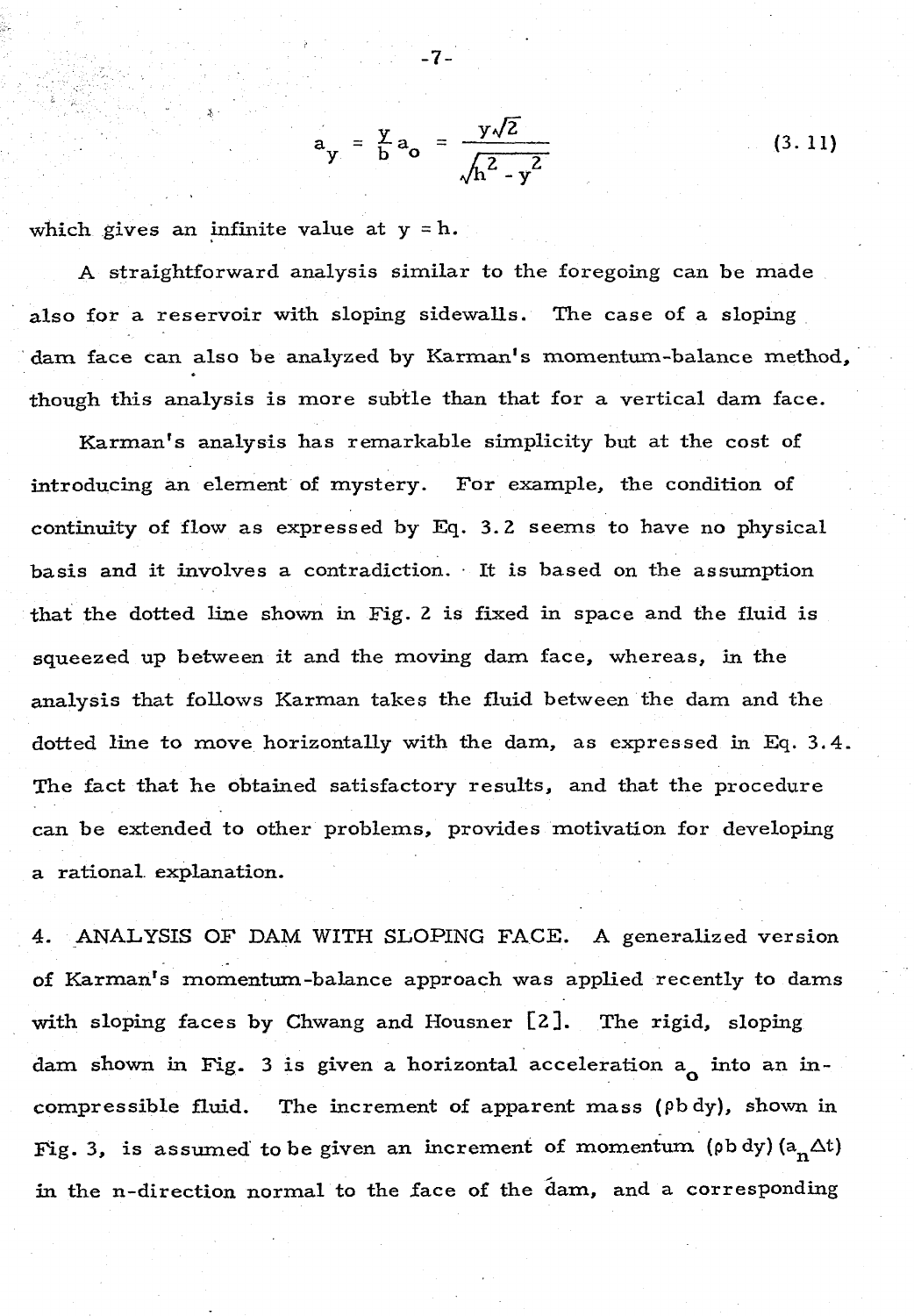increment of momentum in the parallel s-direction with respect to the face of the dam. The components of acceleration of the element in the x-direction and y-direction are

$$
a_x = a_0 - a_s \cos \theta \qquad ; \qquad a_y = a_s \sin \theta \qquad (4.1)
$$

Following Karman's approach, the continuity of flow is again described by the equation

$$
ba_y = ya_0 \tag{4.2}
$$

with the boundary condition that at the dam face the normal component of fluid acceleration must be

$$
a_n = a_0 \sin \theta \qquad (4.3)
$$

Momentum balance of the increment of apparent mass, (pb dy), in the x-direction requires

$$
p = \rho b a_x \qquad (4.4)
$$

and using Eq. 4. 1, this can be written:

$$
p = \rho a_0 (b - \beta y) \tag{4.5}
$$

where  $\beta = \cot \theta$ .

The equation of impulse momentum for the apparent mass (pb dy) in the y-direction is

$$
- d(bp\Delta t) + (\beta p \Delta t) dy = (pba_y \Delta t) dy \qquad (4.6)
$$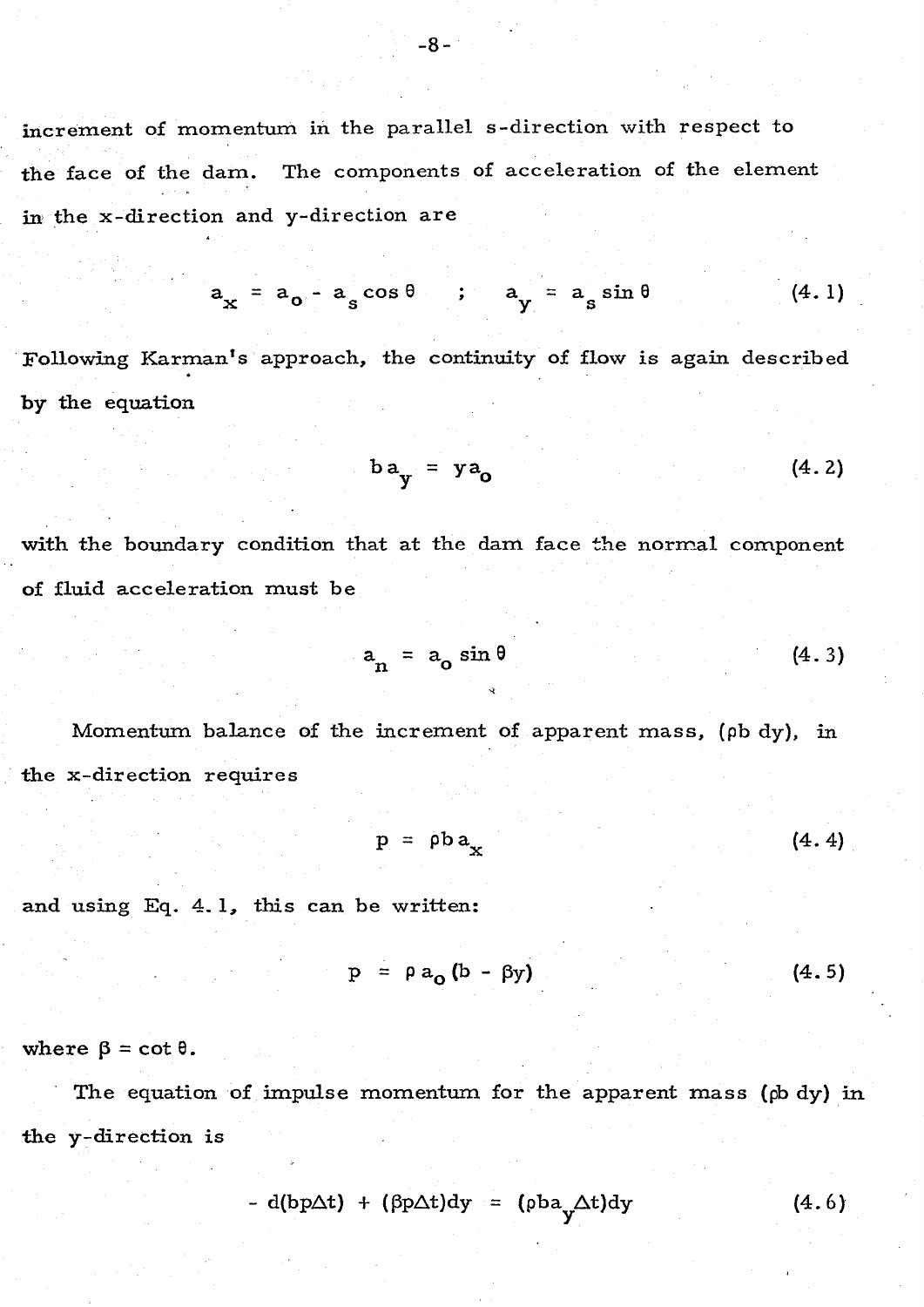where ( $\beta p$  dy) represents the force acting on the sloping end of the element. Eliminating p from Eq. 4.5 by means of Eq. 4.4, and then eliminating  $a_{\bf y}$ by means of Eq. 4.2, results in the governing differential equation for the breadth, b, of the apparent mass:

$$
\frac{\mathrm{d}}{\mathrm{d}y} \left( b^2 - \beta y b \right) - \beta \left( b - \beta y \right) = -y \tag{4.7}
$$

The appropriate boundary condition for this equation is, noting that  $p = 0$ at  $y = h$ , from Eq. 4.5:

$$
b = \beta h \quad at \quad y = h \tag{4.8}
$$

Introducing the reduced breadth,  $B = 2b - \beta y$ , puts Eq. 4.7 in a form that can be integrated:

$$
B\frac{dB}{dy} - \beta B = -2y \qquad (4.9)
$$

The closed-form solution of this equation, satisfying the end condition, is

$$
\log_e\left(\frac{B^2 - \beta By + 2y^2}{2h^2}\right) = \frac{2\beta}{\sqrt{8 - \beta^2}} \left\{\tan^{-1}\left(\frac{\beta}{\sqrt{8 - \beta^2}}\right) - \tan^{-1}\left(\frac{2B - \beta y}{y\sqrt{8 - \beta^2}}\right)\right\}
$$

$$
\text{for }\beta^2<8\tag{4.10a}
$$

$$
\log_e \left( \frac{\beta^2 - \beta \beta y + 2y^2}{2h^2} \right) = \frac{\beta}{\sqrt{\beta^2 - 8}} \left\{ \log_e \left( \frac{\beta - \sqrt{\beta^2 - 8}}{\beta + \sqrt{\beta^2 - 8}} \right) - \log_e \left( \frac{2B - \beta y - y\sqrt{\beta^2 - 8}}{2B - \beta y + y\sqrt{\beta^2 - 8}} \right) \right\}
$$

for  $\beta^2 > 8$  (4.10b)

 $\mathcal{F}_{\mathcal{G}}$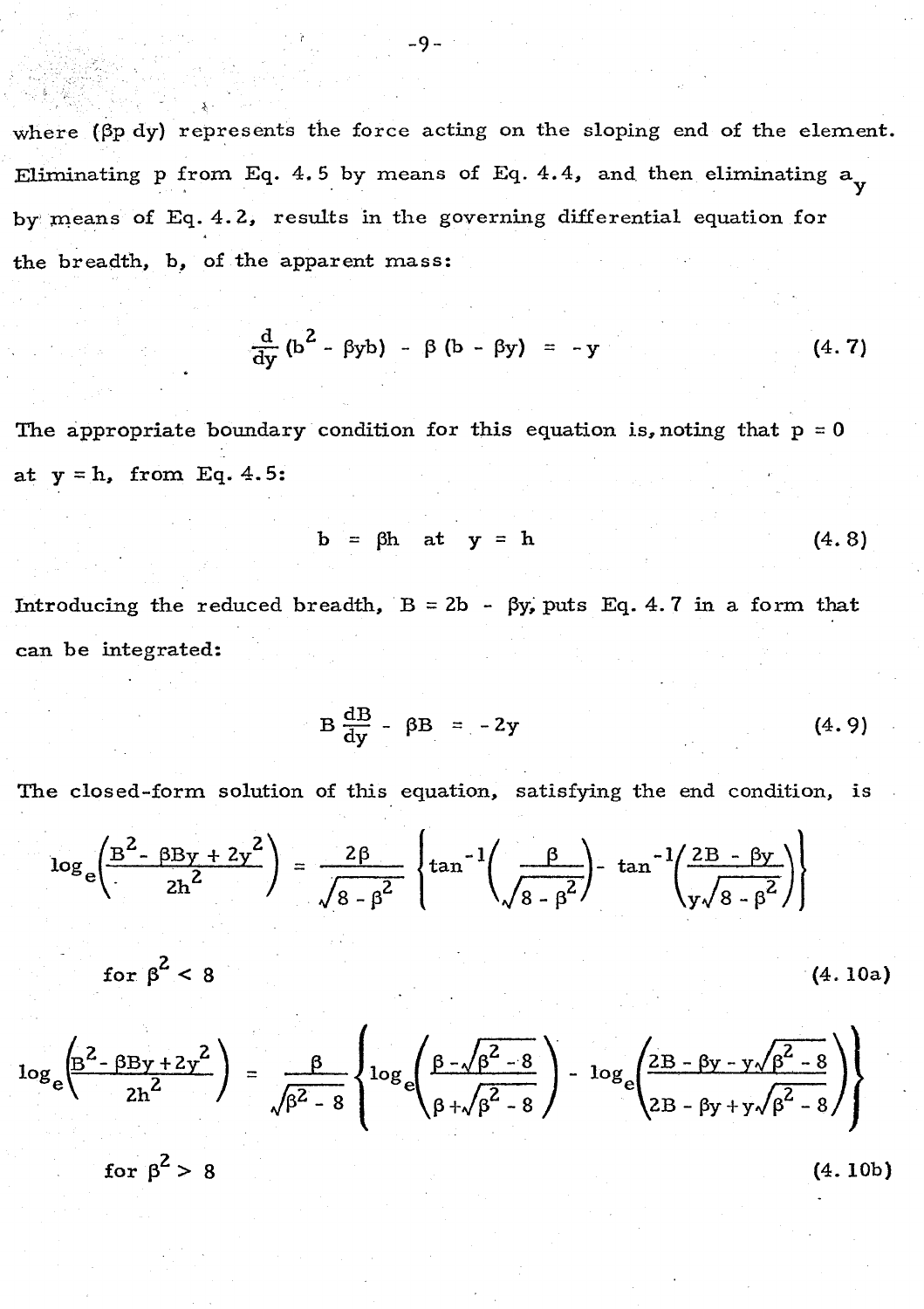When the face of the dam is vertical  $(\beta = 0)$ , the foregoing solution reduces to that of Karman, as it should. The distribution of pressure,  $p_o$ , is shown in Fig. 4 and the total hydrodynamic force normal to the face of the dam, as determined by means of Eq. 4. *IO,* is shown in Fig. 5. The total normal force agrees well with the exact value [3 J. The maximum discrepancy is in the region of  $\theta = 20^{\circ}$  to 30<sup>°</sup> and deviates from the exact value by less than  $5\%$ . The momentumbalance method thus gives good results for dams with sloping faces despite the steps in the analysis being, perhaps, even more mysterious than for a dam with vertical face. It is of interest to note in Fig. 5 that the total normal force on the face of the dam, for most practical purposes, could be taken equal to  $0.5a_0$   $\mu^2$ , independent of  $\theta$ .

From Eqs. 4. 2 and 4. 8 the vertical acceleration at the surface of the water is

 $a_y = \frac{h}{b} a_o = a_o \tan \theta$ 

thus  $a_y$  remains finite at  $x = 0$ ,  $y = h$  for all slopes  $0 \le \frac{\pi}{2}$ , but for a vertical dam face  $(\theta = \frac{\pi}{2})$  there is a singularity, as in the case of the Westergaard and the Karman solutions.

5. EXPLANATION OF SINGULARITY. The singularity at  $x = 0$ ,  $y = h$ in the case of the vertical dam face should clearly not exist in the dam problem. It occurs here only because the Westergaard and Karman solutions are actually for a somewhat different fluid mechanics problem. This is shown in Fig. 6, where the two oppositely accelerated halves are precisely in line along  $x = 0$  at time  $t = 0$  and, therefore, from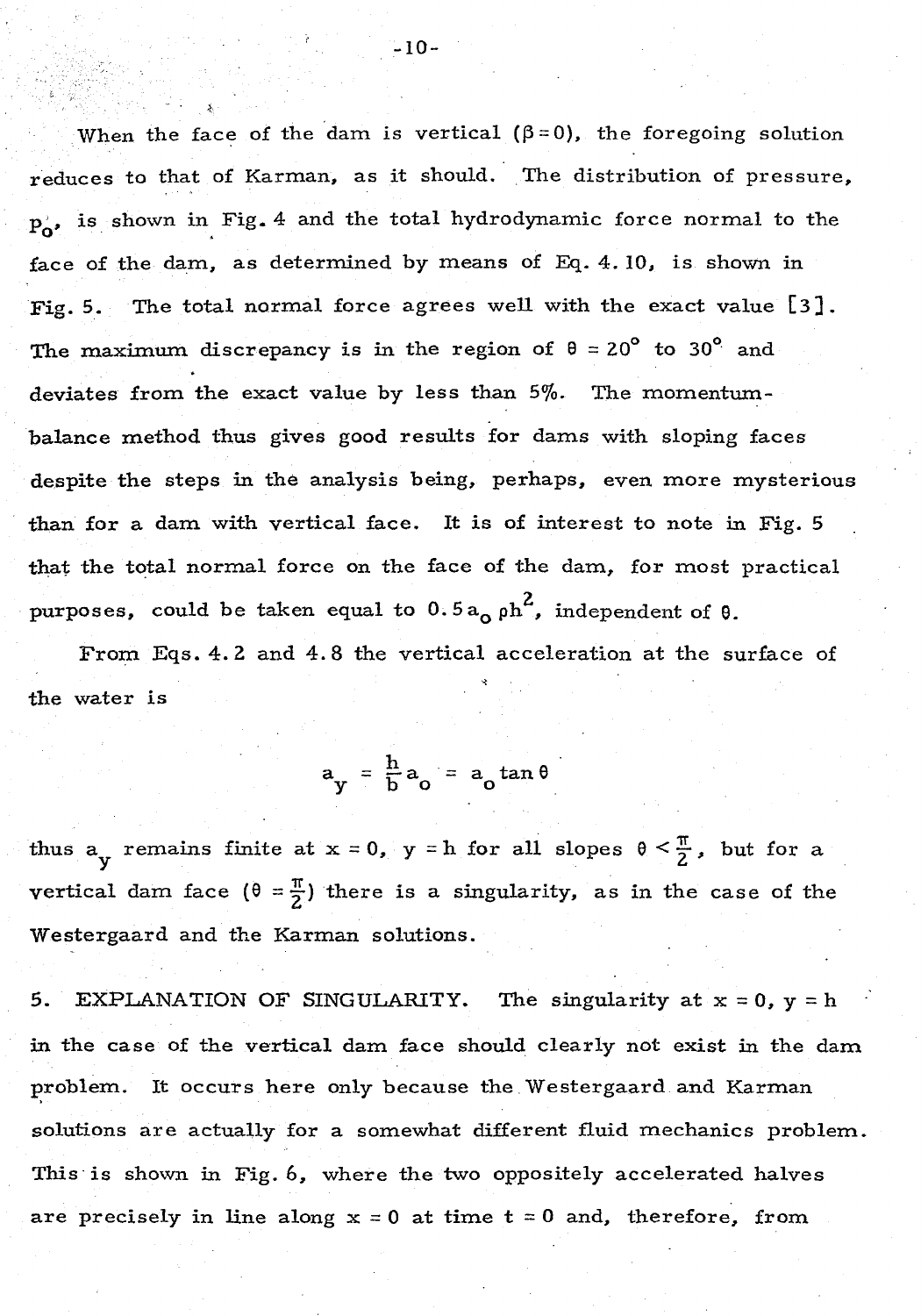symmetry considerations  $p = 0$  along the center line  $y = h$ , which agrees precisely with the boundary condition imposed on the Westergaard solution. This latter condition is not satisfied in the dam problem for there the correct boundary condition is  $p = \rho v(\ddot{v} + g)$  at  $y = h$ , and in the case of very strong earthquake ground shaking,  $\ddot{v}$  at  $y = h$ ,  $x = 0$ can reach values that exceed g, the acceleration of gravity. Why the singularity exists in the foregoing solution (equation 4.7) for  $\theta = \frac{\pi}{2}$ but does not exist for  $\theta \leq \frac{\pi}{2}$  is best explained in terms of a different physical interpretation of the problem which is more easily visualized. The specification of the fluid dynamics problem of Fig. 6 in terms of particle accelerations  $\ddot{u}$  and  $\ddot{v}$ , is

$$
-\frac{\delta p}{\delta x} = \rho \ddot{u} \qquad ; \qquad -\frac{\delta p}{\delta y} = \rho \ddot{v} \qquad ; \qquad \frac{\delta \ddot{u}}{\delta x} + \frac{\delta \ddot{v}}{\delta y} = 0 \qquad (5.1)
$$

The third of these equations is identically satisfied by defining a stream function  $\varphi$ :

$$
\frac{\partial \varphi}{\partial y} = \ddot{u} \qquad ; \qquad -\frac{\partial \varphi}{\partial x} = \ddot{v} \qquad (5.2)
$$

and eliminating p from the first two equations gives a Laplace equation that defines the problem:

$$
\frac{\delta^2 \varphi}{\delta x^2} + \frac{\delta^2 \varphi}{\delta y^2} = 0 \tag{5.3}
$$

As is well known, this equation may also be interpreted as describing an idealized, stretched, unloaded membrane whose displacement normal to the x-y plane is  $\varphi(x, y)$ . The x, y slopes of the membrane, according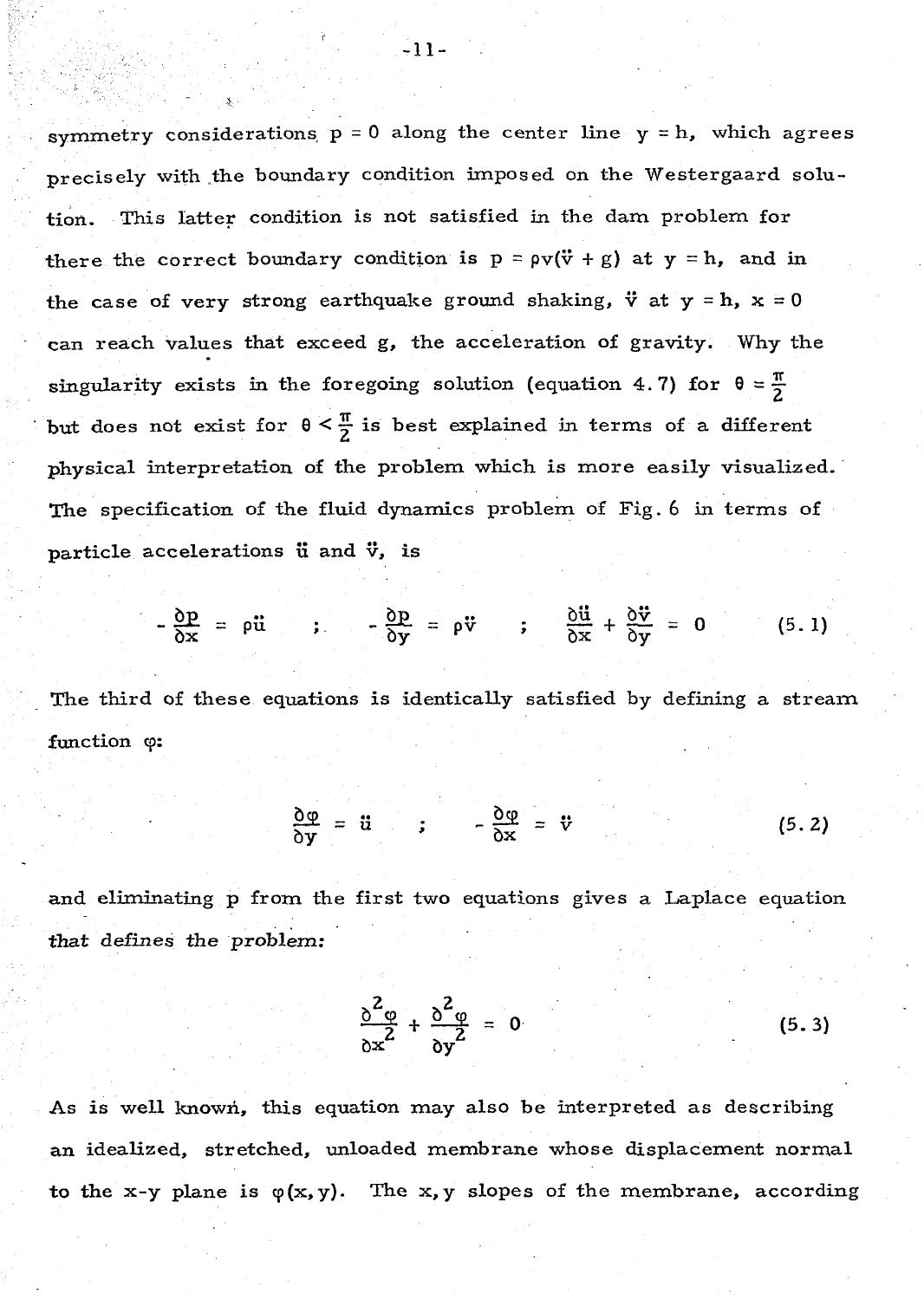to Eq. 5.2 are the analogs of the fluid accelerations  $\ddot{u}$ ,  $\ddot{v}$ . Figure 7 shows the membrane problem that is the analog of Westergaard's hydrodynamics problem for a dam with sloping face. The flat membrane is stretched between the rigid bars AB, BC, AD, DE, which lie in the  $x-y$  plane. Apex A is then raised a small distance so that bar BA makes an angle  $Y$  with the horizontal, so its slope is tan  $Y$  and the slope of bar AD is -tan Y. From Eq. 5.2, these slopes correspond to fluid accelerations normal to the sloping dam faces of  $tan *Y*$  and -tan *Y*, respectively, so if tan *Y* is set equal to  $(a_0 \sin \theta)$ , the analogy is complete. It can be seen from Fig. 7 that when  $0 \leq \frac{\pi}{2}$ , the apex angle is acute and the slope of the membrane at this point is finite, its gradient being that of the plane defined by AB and AD. The vector gradient of *cp,* at the apex, lies in the vertical plane through A and F and is related to  $\mathbf{Y}$  by  $\int \text{grad } \varphi \, \vert \, \cos \gamma = \tan \varphi$ , where the angle  $\gamma$  is measured in the plane defined by AB and AD, and its direction is . measured from the direction of grad  $\varphi$ . If, on the other hand,  $\theta > \frac{\pi}{2}$ , the apex angle in Fig.  $7$  is obtuse and the apex forms a re-entrant corner in the membrane and, as is well known, the slope is infinite at such a corner. When  $\theta = \frac{\pi}{2}$  the angle  $\gamma$  also is equal to  $\frac{\pi}{2}$ , and  $|\text{grad }\varphi|$ becomes infinite, which means that the fluid acceleration and velocity at  $x = 0$ ,  $y = h$  in the hydrodynamics problem are infinite. It appears that in the case of the fluid mechanics problem of Fig. 6, the singularity results from the discontinuity in fluid motion specified by the boundary conditions:  $a_x = a_0$  at  $x = 0$ ,  $0 \le y \le h$ ; and  $a_x = -a_0$  at  $x = 0$ ,  $h < y \le 2h$ . This results in a shear flow at  $x = 0$ ,  $z = 0$  for which  $\dot{\epsilon}_{xy} = \dot{\delta u}/\delta x + \dot{\delta v}/\delta z$  becomes infinite.

-12-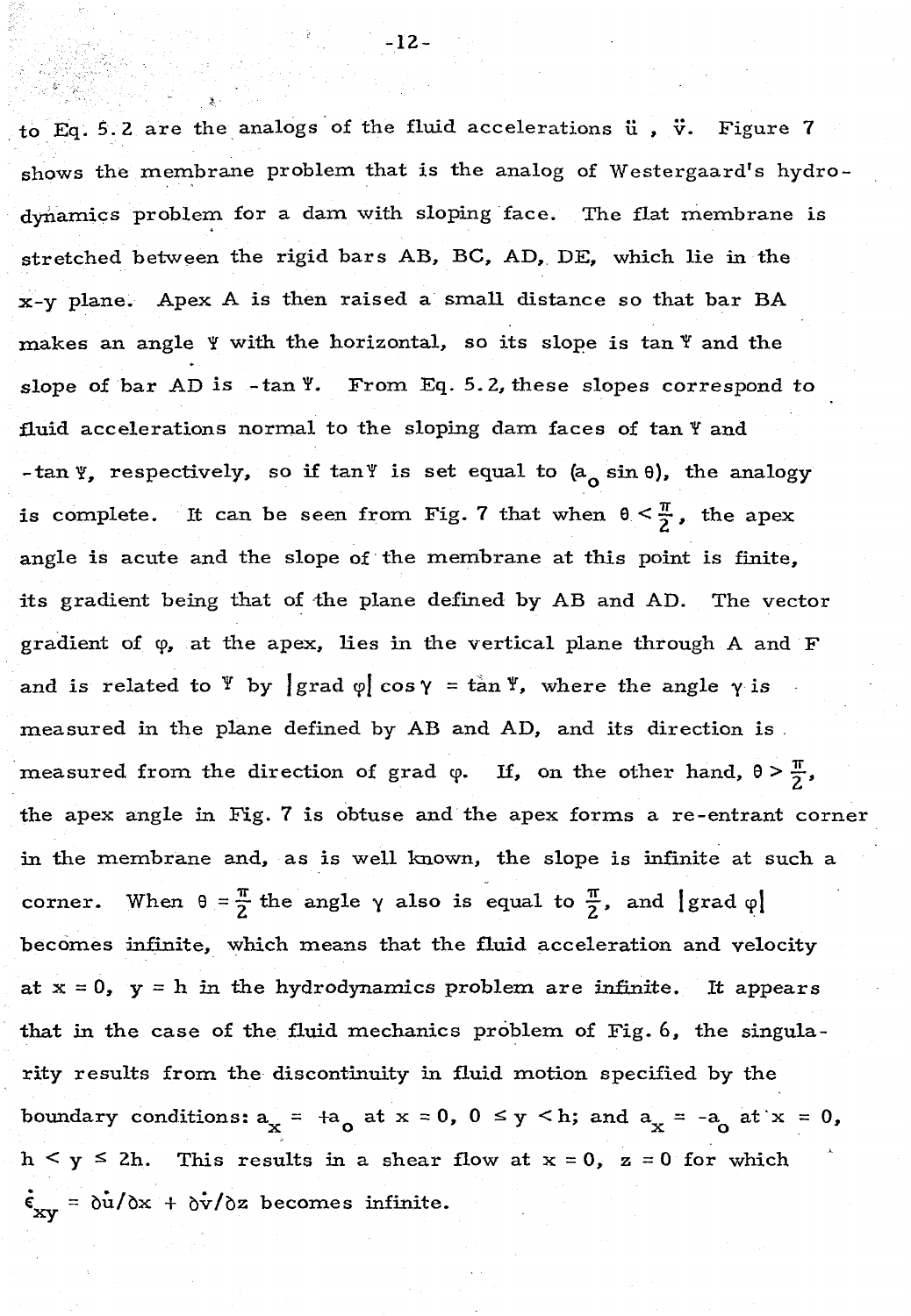6. CLARIFICATION OF MOMENTUM-BALANCE METHOD. An explanation of Karman's momentum-balance method can be made in terms of mechanics, and this can be done for the case of the sloping dam, as follows. Figure 8 shows the rigid, sloping dam and the incompressible \_ fluid in an infinite reservoir. The acceleration of a fluid particle has components  $a_x$  and  $a_y$ , both being functions of x and y. The dam is given a horizontal acceleration  $a_0$  and at time  $t = \Delta t$  its velocity and displacement are (a<sub>0</sub> $\Delta t$ ) and (a<sub>0</sub> $\overline{\Delta t}^2/2$ ). The fluid in the strip of height (dy) has, at time  $\Delta t$ , a total vertical momentum given by the integral:

$$
\int\limits_0^\infty \rho\,dy(a_y\Delta t)dx
$$

Letting  $b_v$  represent the following integral:

4,

$$
b_y = \int_0^\infty \frac{a_y dx}{a_{yo}}
$$
 (6.1)

The momentum of the strip (dy) can be written:

Vertical momentum = 
$$
\rho b_y dy (a_{yo} \Delta t)
$$

where  $a_{y0}$  is the acceleration at the dam face  $(x = 0)$ . The total horizontal momentum in the strip dy is given by the following integral

$$
\int\limits_0^\infty \rho\,dy(a_x\Delta t)dx
$$

and letting  $b_x$  represent the following integral

$$
b_x = \int_0^\infty \frac{a_x dx}{a_{xo}}
$$

(6. 2)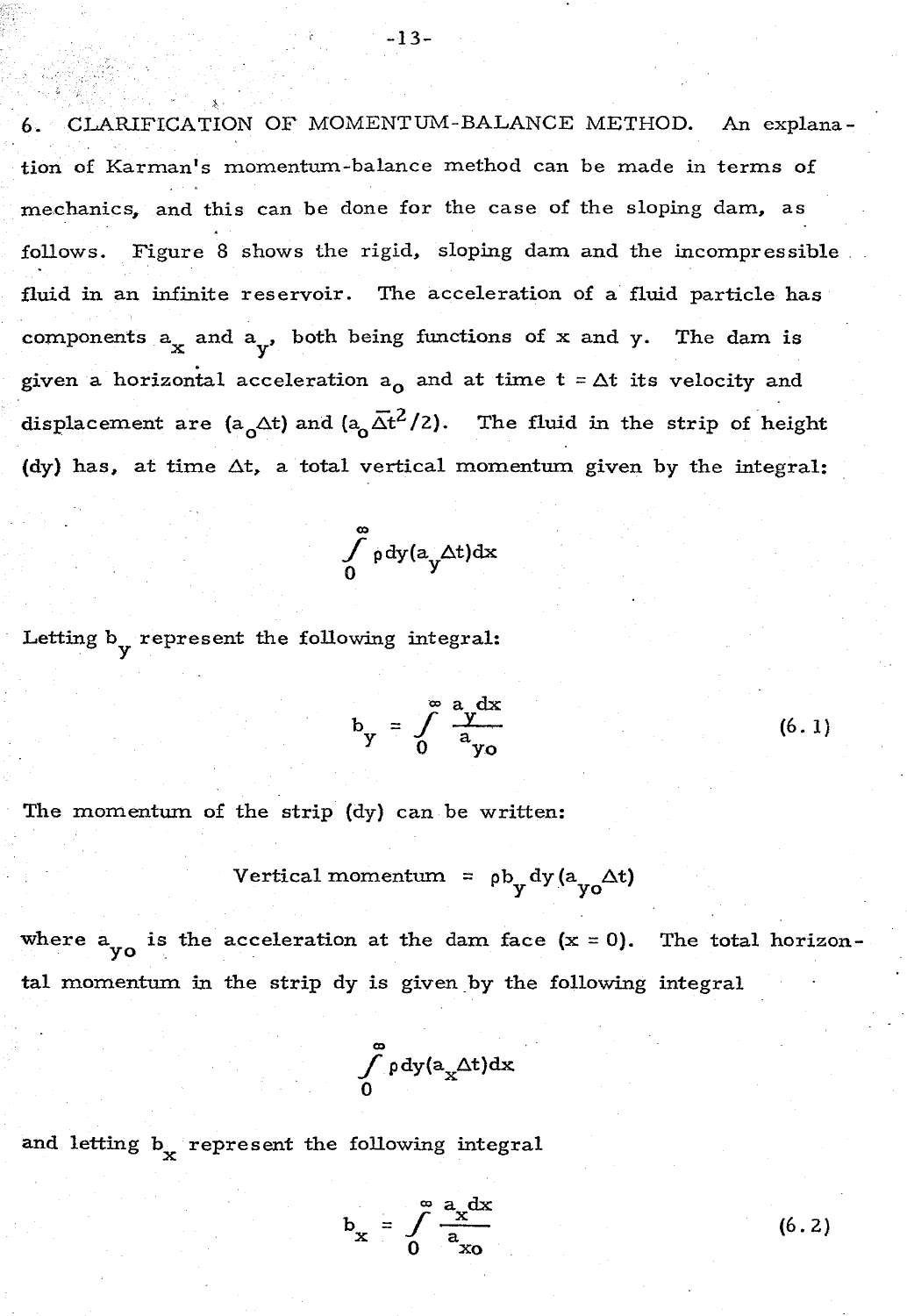The momentum of strip dy can be written:

$$
Horizontal\,\,momentum = \, \rho b_x dy (a_{xo} \Delta t)
$$

where  $a_{xo}$  is the fluid acceleration at the face of the dam  $(x = 0)$ . Conservation of mass requires:

$$
\int_{0}^{\infty} (a_y \Delta t) dx = y(a_0 \Delta t)
$$

which states that the amount of fluid that passes through the surface y =constant, must equal the corresponding volume displaced by the dam in moving with velocity  $(a_0 \Delta t)$  to the right. Making use of Eq. 6.1, the conservation of mass is expressed by

$$
b_y^2 b_y^2 = y^2 b_y \tag{6.3}
$$

This agrees with Karman's equation of continuity, Eq. 3, 3, if his b is interpreted as being b<sub>y</sub>. There is, therefore, a rational explanation of his continuity equation.

A fluid particle adjacent to the face of the dam has horizontal acceleration  $a_x = a_0 - a_s \cos \theta$ , and vertical acceleration  $a_{yo} = a_s \sin \theta$ , where  $a_s$  is the relative acceleration of the fluid particle at the dam face, parallel to the face; and it follows that:

$$
a_{xo} = a_o - \beta a_{yo} \tag{6.4}
$$

where  $\beta$  = cot  $\theta$ . From the preceding two equations it follows that a fluid particle adjacent to the face of the dam has x, y components of acceleration expressed by

$$
a_{xo} = a_o(b_y - \beta y)/b_y
$$
;  $a_{yo} = a_oy/b_y$  (6.5)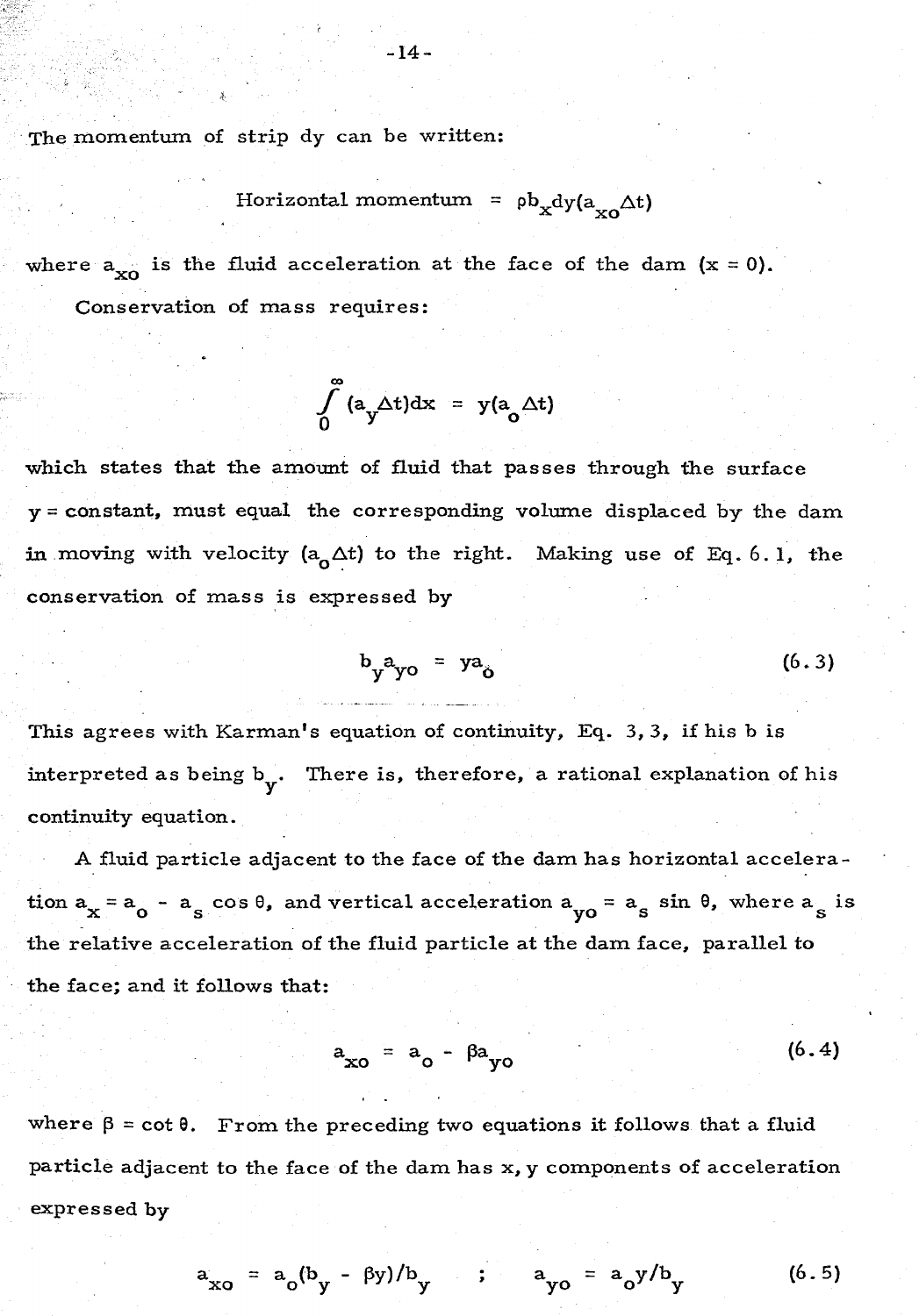Momentum balance· in the y-direction, for the strip (dy), is

$$
\int_{0}^{\infty} \left(\frac{\partial p}{\partial y} dy \Delta t\right) dx + \left(\beta p_0 \Delta t\right) dy = \int_{0}^{\infty} \rho dy \left(a_y \Delta t\right) dx \tag{6.6}
$$

where the term  $(\beta p_o dy)$  represents the vertical force exerted upon the sloping end of the strip. The preceding equation, by means of Eq. 6. I, can be written

$$
-\frac{d}{dy}(p_o b_y) + \beta p_o = \rho b_y a_{yo}
$$
 (6.7)

Momentum balance applied to the motion of the strip in the x-direction gives

$$
(\mathbf{p}_{\mathbf{o}} \Delta \mathbf{t}) \mathbf{d} \mathbf{y} = \int_{0}^{\infty} \rho \mathbf{d} \mathbf{y} (\mathbf{a}_{\mathbf{x}} \Delta \mathbf{t}) \mathbf{d} \mathbf{x}
$$
 (6.8)

and combining this with Eq. 6.2 gives for the pressure,  $p_o$ , at the dam face:

$$
\mathbf{P}_{\mathbf{O}} = \rho \mathbf{b}_{\mathbf{x}} \mathbf{a}_{\mathbf{x} \mathbf{O}} \tag{6.9}
$$

Using Eqs. 6.5 and 6.9 to rewrite Eq. 6.7 gives

$$
\frac{d}{dy}\left[\frac{b_x}{b_y}\left(b_y^2 - \beta y b_y^2\right)\right] - \beta \frac{b_x}{b_y}\left(b_y - \beta y\right) = -y \qquad (6.10)
$$

Up to this point no simplifying approximations have been introduced in the analysis. In order to solve Eq. 6.10, however, there is required a relation between  $b_y$  and  $b_x$ . This might be expressed as

$$
b_y = b_x (c_0 + c_1 y + c_2 y^2 + \dots)
$$
 (6.11)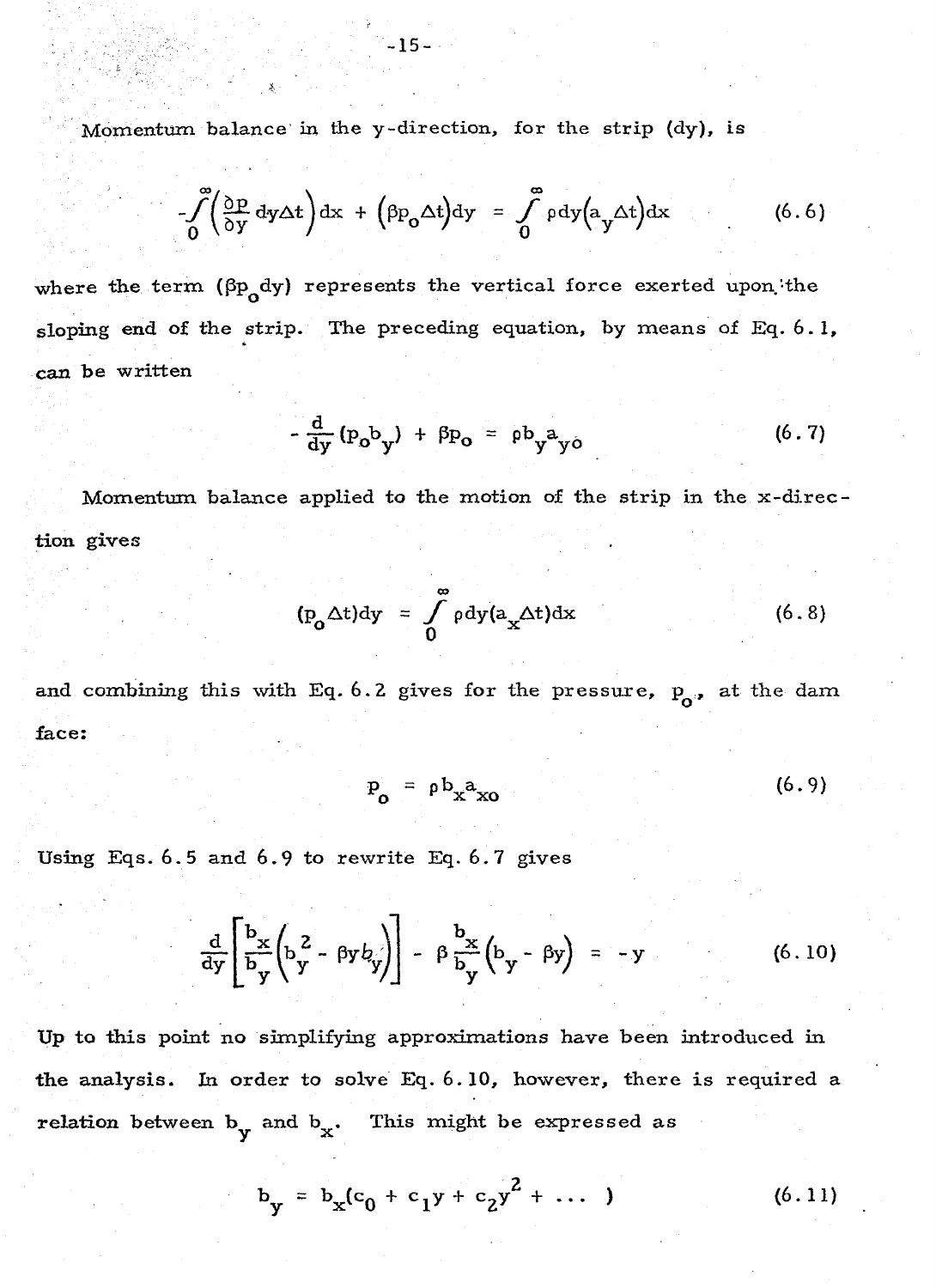and the  $c_n^{-1}$ s might be evaluated on the basis of a minimum principle. However, this would require a knowledge of the terms  $a_x^2$  and  $a_y^2$ for the fluid, and  $a_x$  and  $a_y$  have been integrated out of the foregoing analysis. But, as an approximation, all  $c_n$ 's may be taken to be zero except  $c_0$  which can then be set equal to unity, that is,  $b_y$  is assumed to be equal to  $b_x$ . Equation 6.10 then becomes

$$
\frac{d}{dy}\left(b^2 - \beta y b\right) - \beta \left(b - \beta y\right) = -y \qquad (6.12)
$$

which is the same as Eq. 4. 7 derived by the momentum-balance method. In the case of Karman's problem, that is, a dam with vertical face, Eq. 6. 10 reduces to

$$
\frac{d}{dy}\left(b_{x}b_{y}\right) = \neg y \tag{6.13}
$$

The integral of this equation satisfying condition  $p = 0$  at  $y = h$  is

$$
b_x b_y = (h^2 - y^2)/2 \tag{6.14}
$$

This equation is based solely on mechanics and involves no simplifying approximations. Taking  $b_y = b_x$  gives Karman's solution:

$$
b_x = \left(\frac{h^2 - y^2}{2}\right)^{\frac{1}{2}}
$$

It is seen that  $b_x$  and  $b_y$  can be interpreted as equivalent breadths of two different "apparent masses" based, respectively, on horizontal momentum and vertical momentum, and the essence of Karman's approach is the assumption that the two breadths are equal.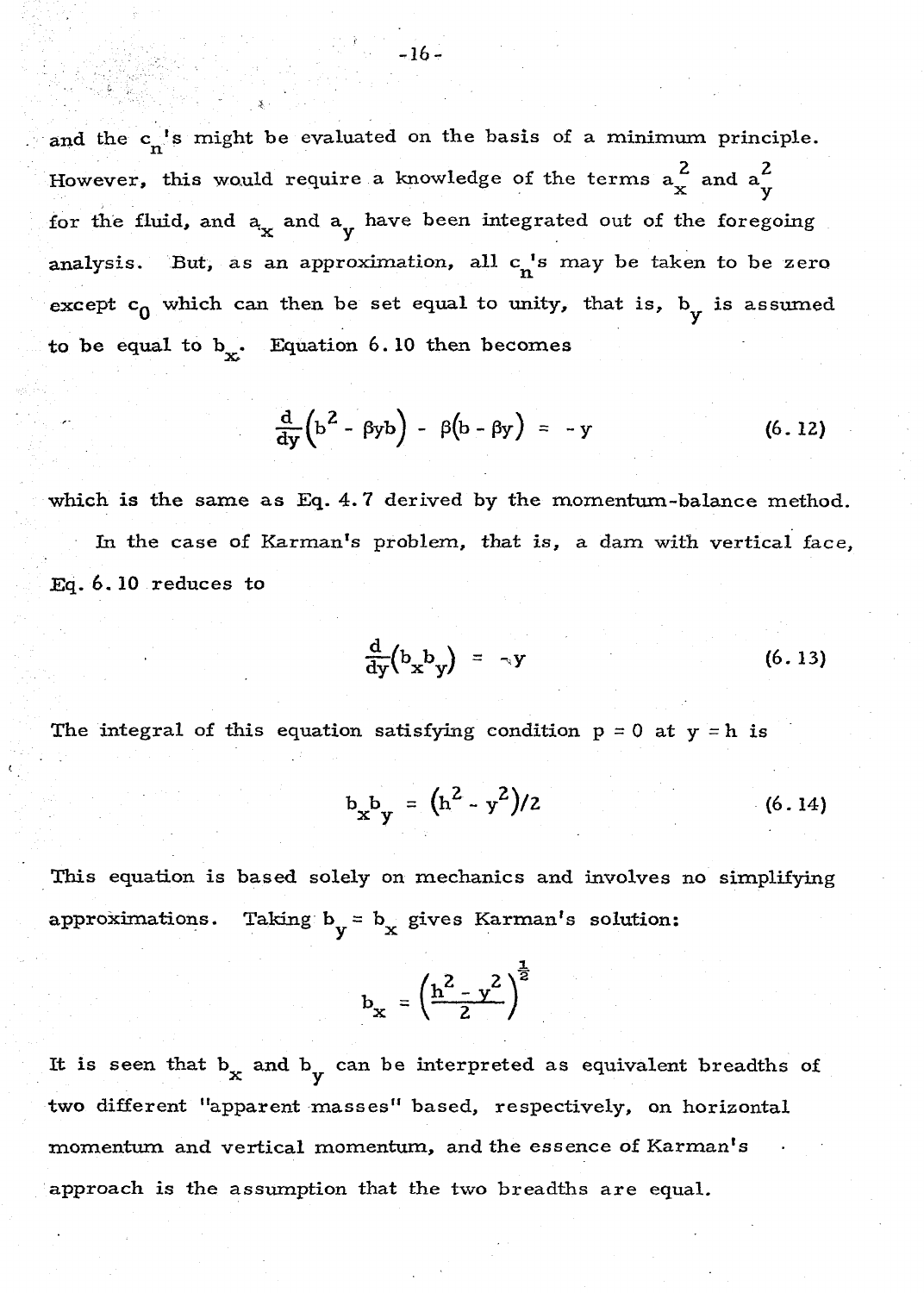CONCLUSIONS. It is seen from the foregoing analysis that the momentum-balance .method *is* just a way of implicitly assuming that  $b_v = b_v$ , that is, for any y:

$$
\int_{0}^{\infty} \rho a_x dx = \int_{0}^{\infty} \rho a_y dx
$$

This is equivalent to assuming that during the time  $\Delta t$  the resultant momentum in each (dy) strip, shown in Fig. 8, has a vector direction that makes an angle of 45° with the floor of the reservoir. Intuitively this seems plausible for a vertical dam face, but not so plausible for a sloping dam face. Even for the vertical dam face it is clear that the assumption is incorrect at  $y = 0$  and  $y = h$ . At  $y = 0$  the vertical velocity is zero and so the angle is zero, and at  $y = h$  the angle must be close to 90° for the integral of  $\rho a_x$  must be close to zero. In view of this, it is surprising that the momentum balance method gives such good approximations. It is another example of Karman's well-known flashes of insight. He did not explain how he happened to hit upon this method, but it .would seem that he was motivated by the spirit of a remark by Lame': "When one obtains a simple result by means of complicated calculations,, there must exist a more direct method of obtaining the result; the simplifications which occur and the terms which disappear during the course of the calculations are certain indications that a method exists for which these simplications have already been made and in which these terms do not appear." - M. Lame, Theorie de L' Elasticite (1866 ).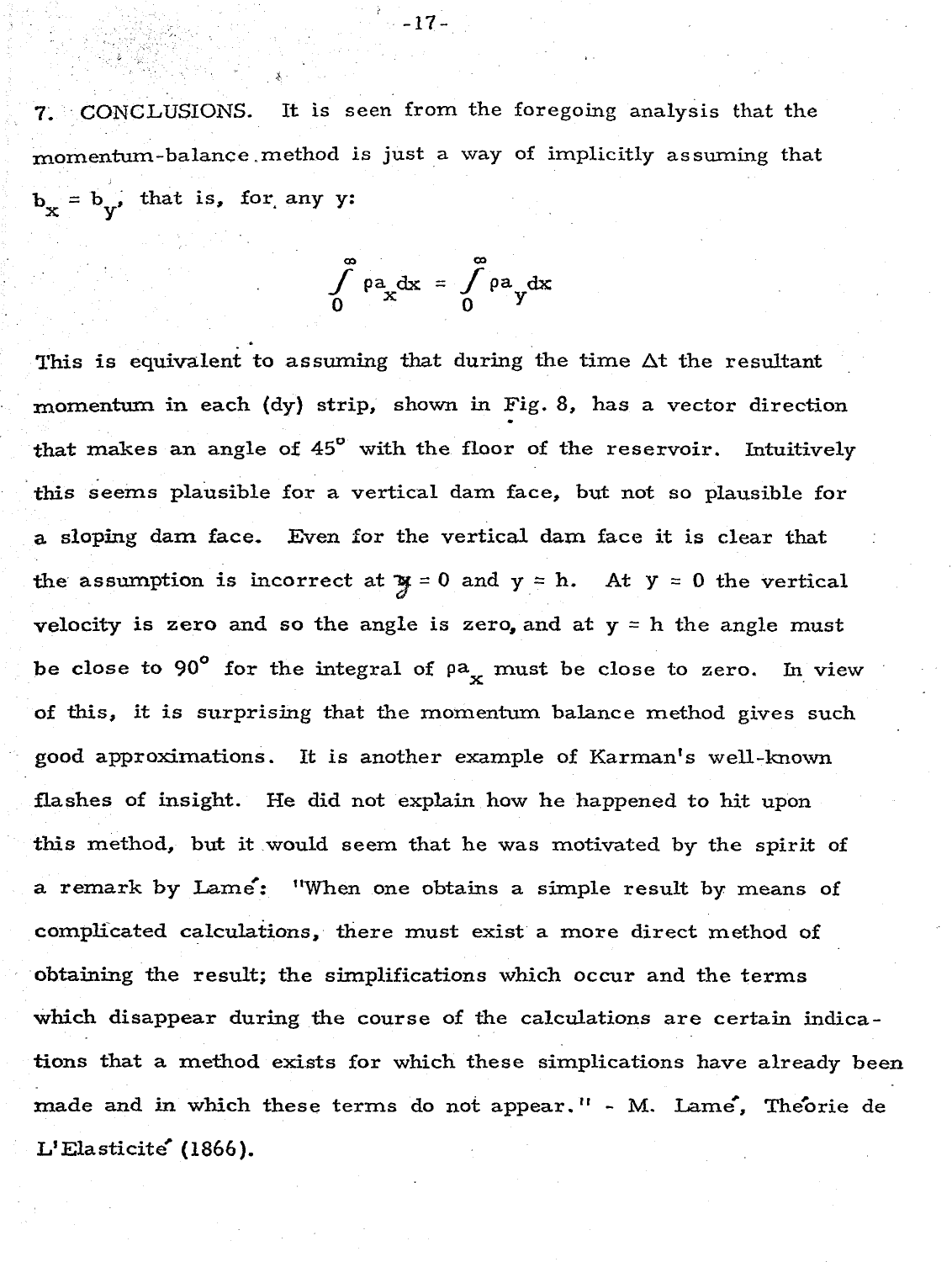## REFERENCES

- 1. Westergaard, H. M., Water Pressures on Dams During Earthquakes, Trans. Amer. Soc. Civil Eng., no. 91 (1933), 418-433.
- 2. Chwang, A. T. and G. W. Housner, Hydrodynamic Pressures on Sloping Dams During Earthquakes, submitted to the Journal of Fluid Mechanics.
- 3. Chwang, A. T., Hydrodynamic Pressures on Sloping Dams During Earthquakes; Part II. Exact Theory, submitted to the Journal of Fluid Mechanics.
- 4. Zangar, C. N., Hydrodynamic Pressures on Dams Due to Horizontal Earthquake Effects; Experimentally Determined, Engineering Monograph No. 11, Bureau of Reclamation, (1952).
- 5. Chopra, A. K., Hydrodynamic Pressures on Dams During Earthquakes, Dept. of Civil Eng., Univ. California at Berkeley, (1966).
- 6. Chen, C-C., The Effect of Dynamic Fluid Pressure on a Dam During Earthquakes, J. Appl. Math. and Mech., vol. 25, no. 1 (1961).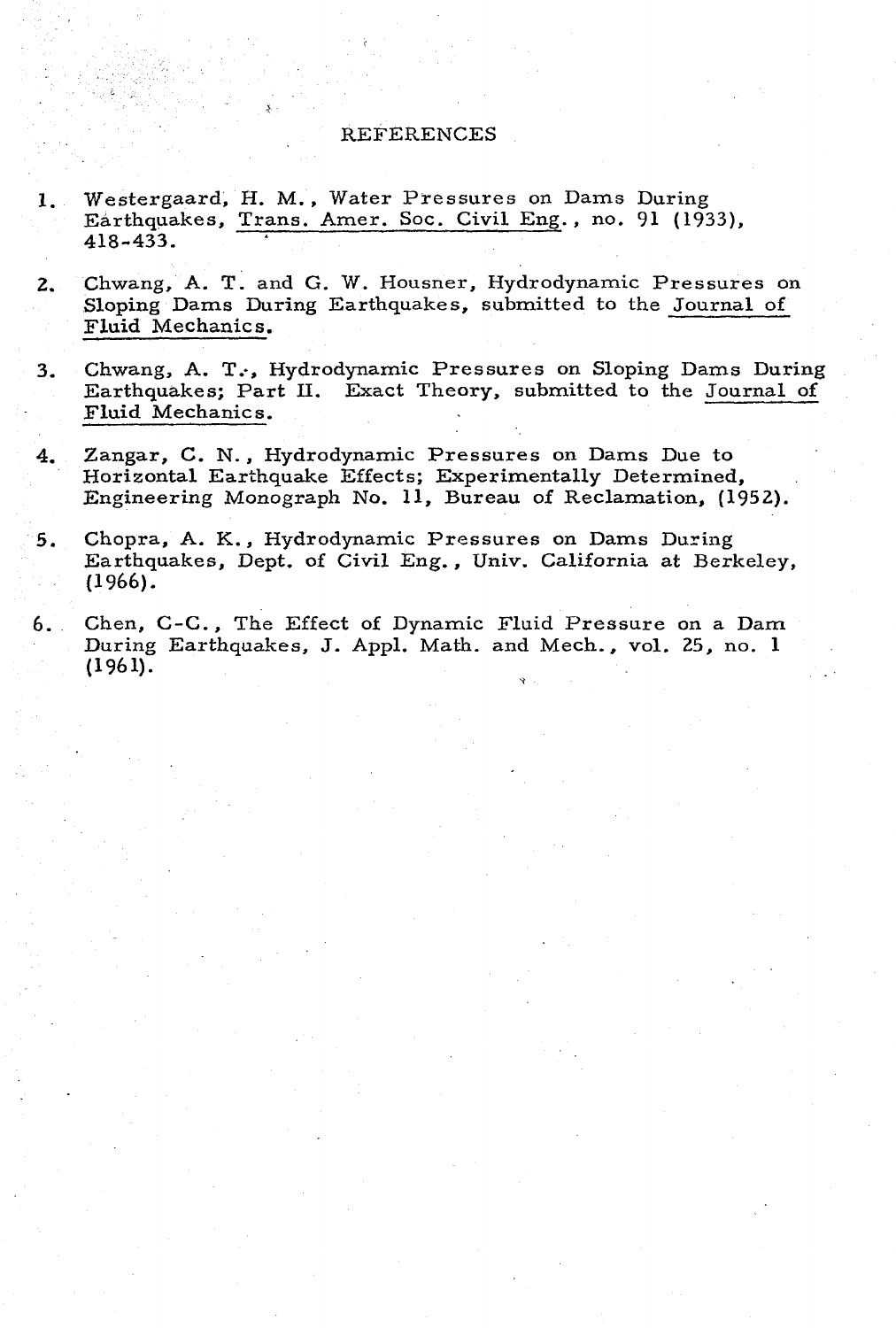

Fig. 1. Westergaard's problem of a rigid dam accelerating into the water in a reservoir and experiencing hydrodynamic pressures.

.. .\_-·. - .

- ' .:-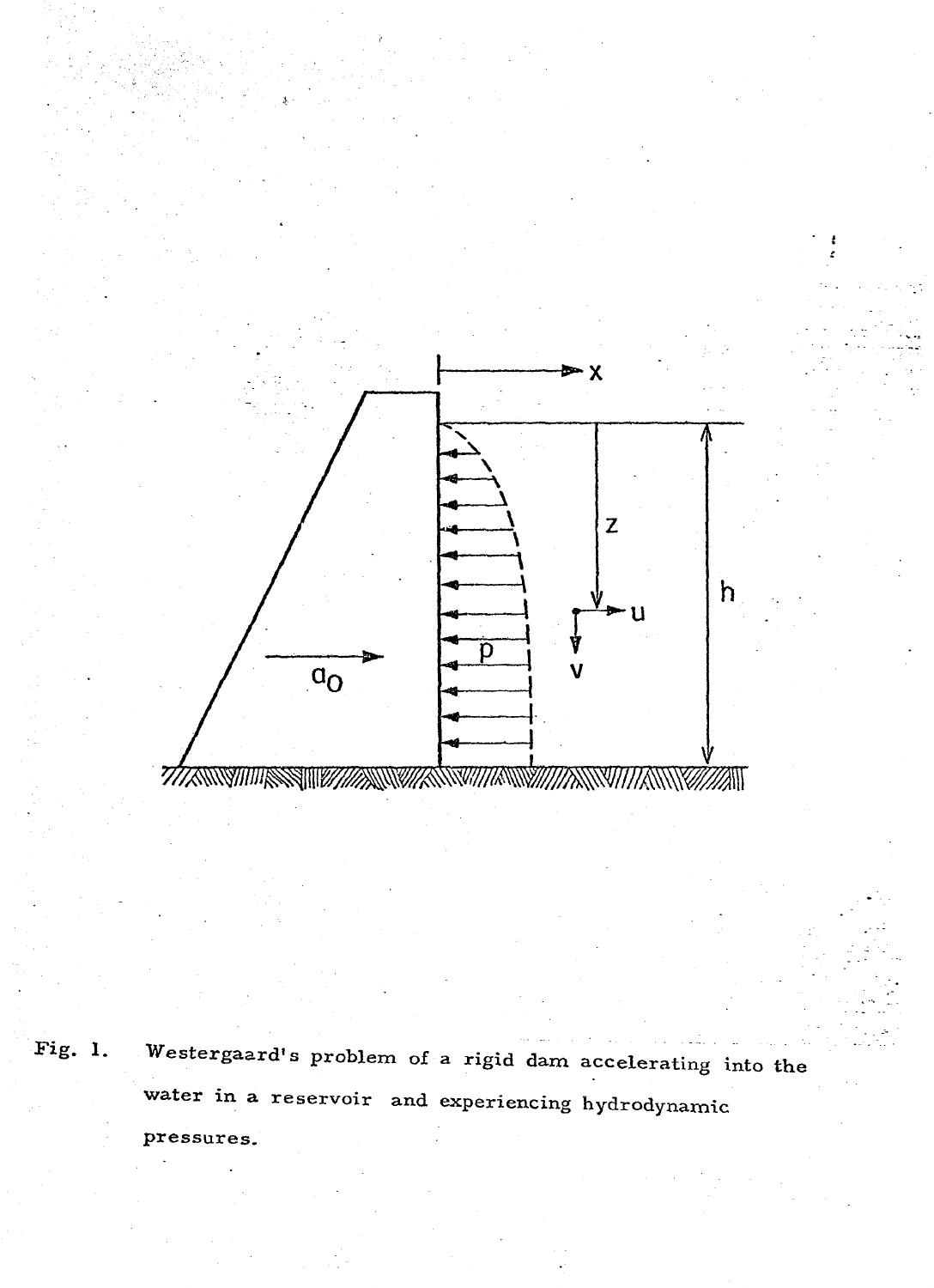

Fig. 2. Karman's problem of a rigid dam accelerating an apparent mass of fluid.

.. -~-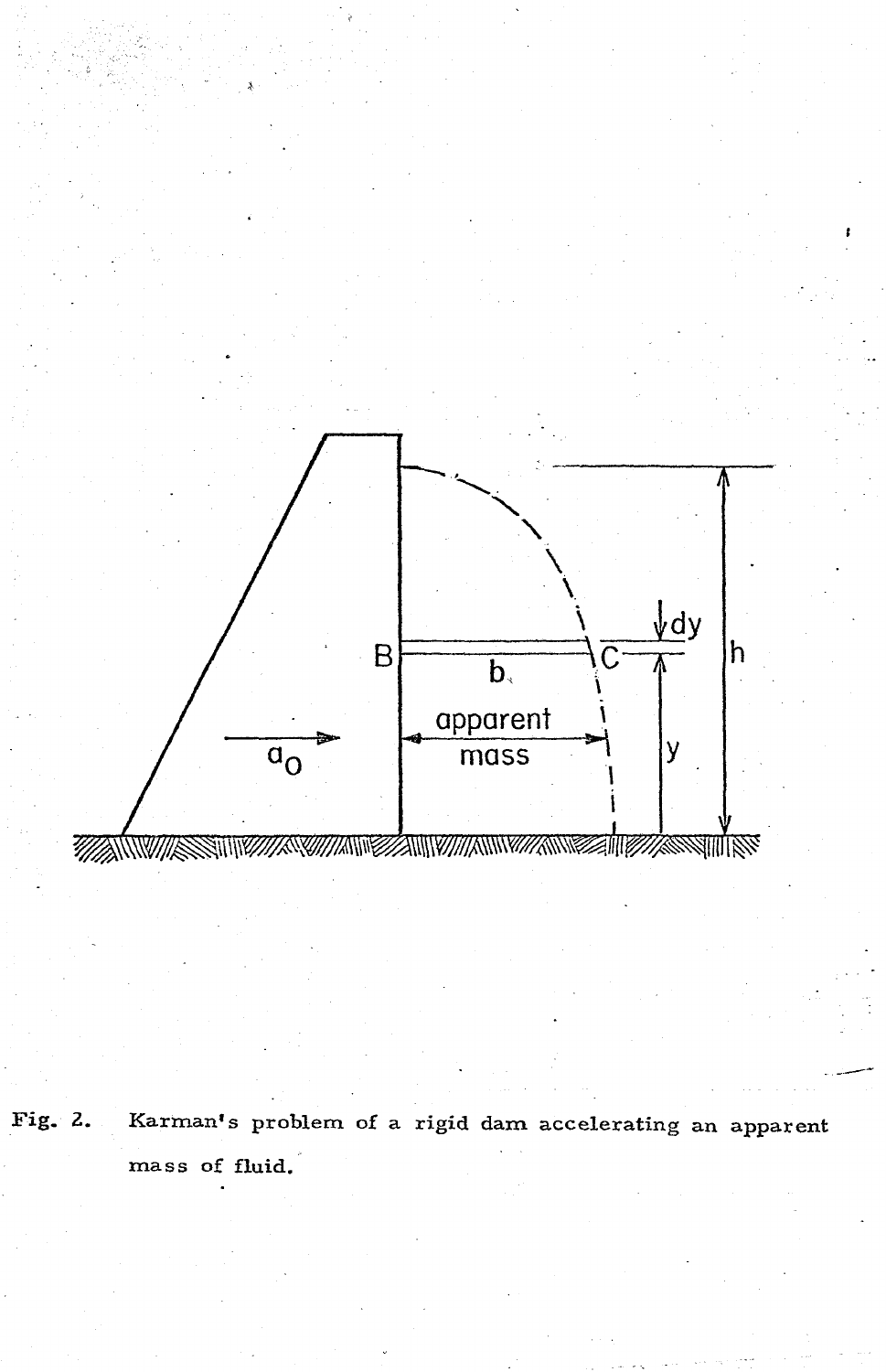

Fig. 3. Dam with. sloping face accelerating an apparent mass of breadth b.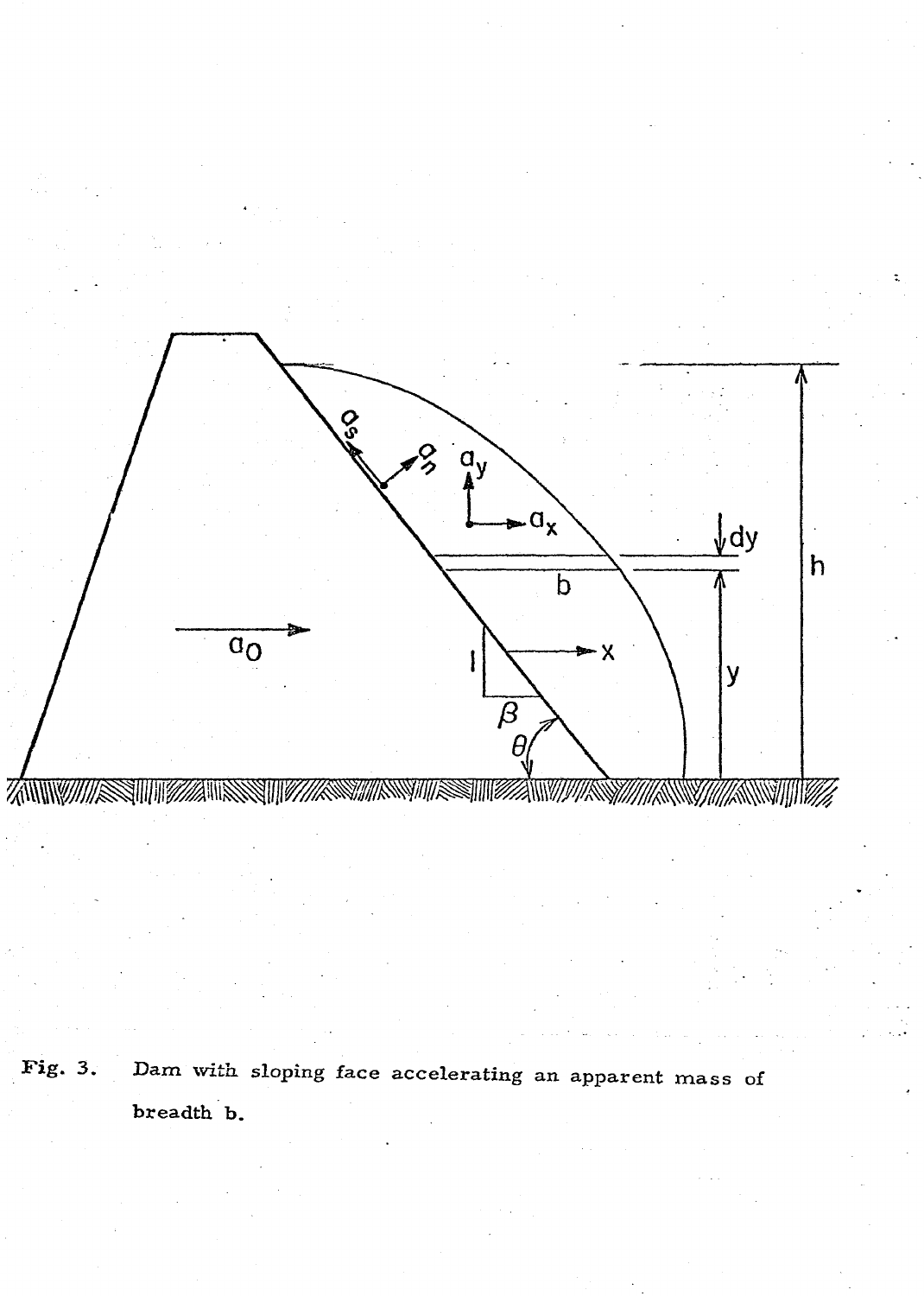

Fig. 4. Comparison of exact pressure distribution with that given by the momentum-balance method.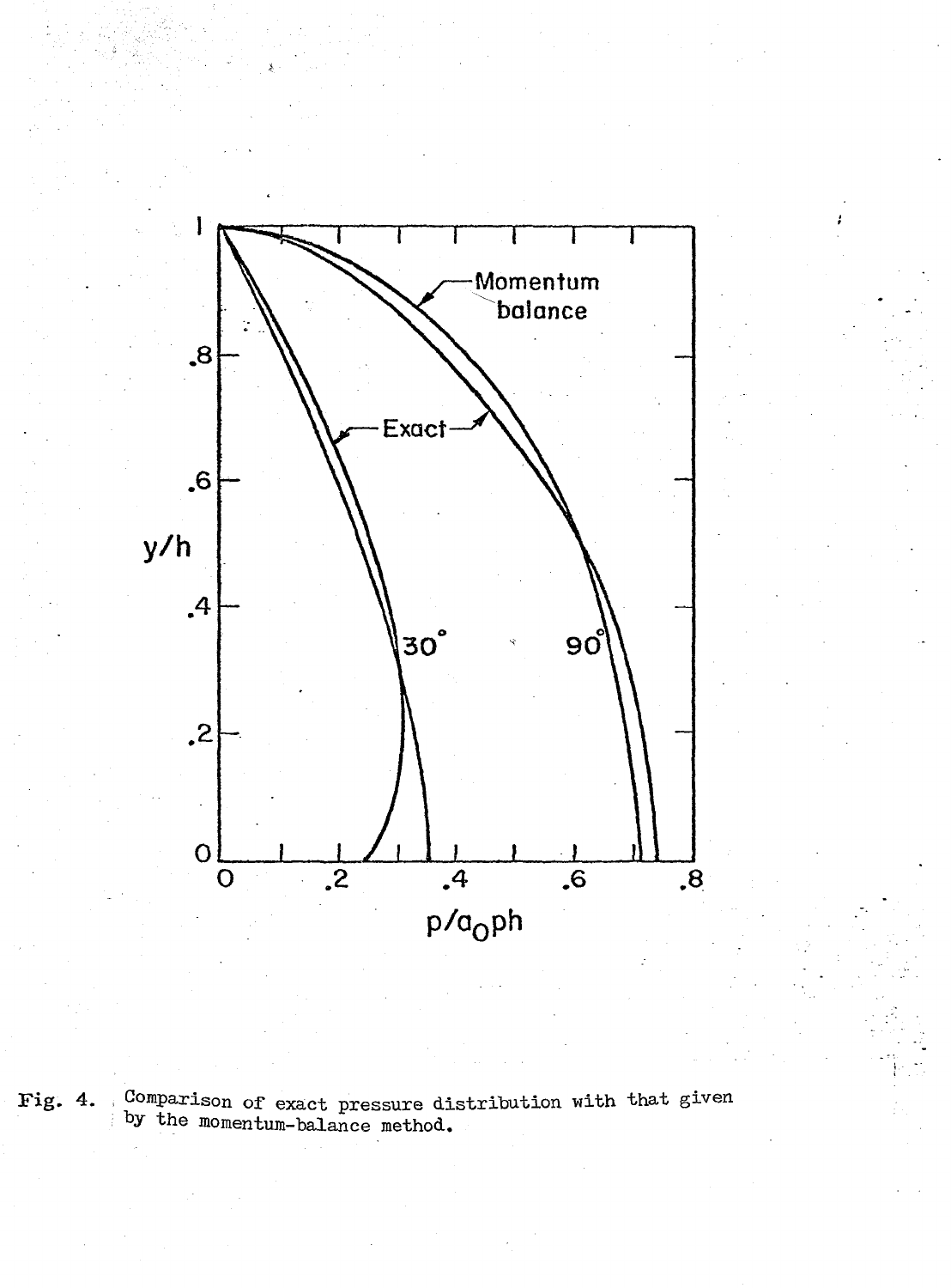

Fig. 5. Total hydrodynamic force exerted on the face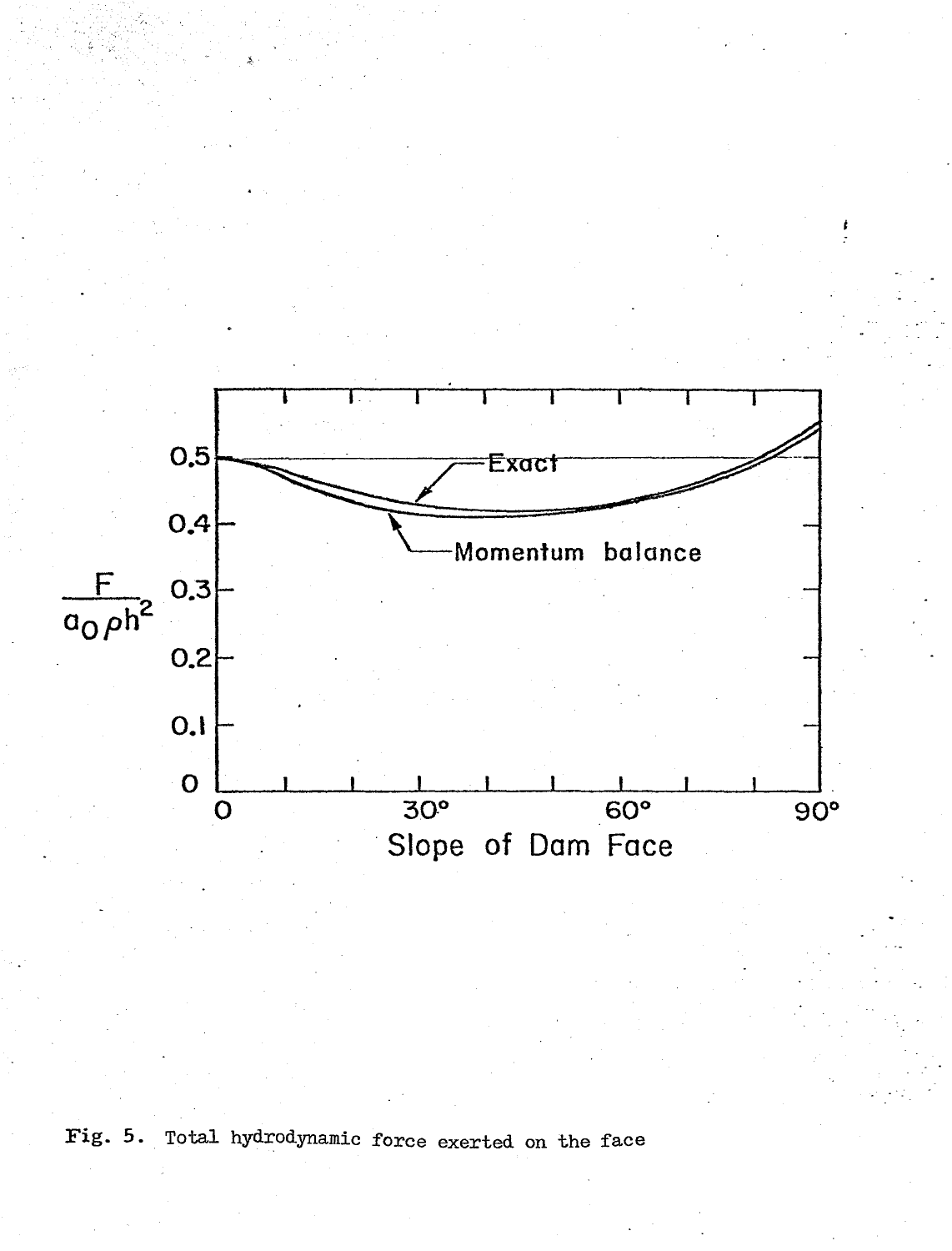

ţ

Fig. 6. Hydrodynamic problem exactly representing Westergaard's solution.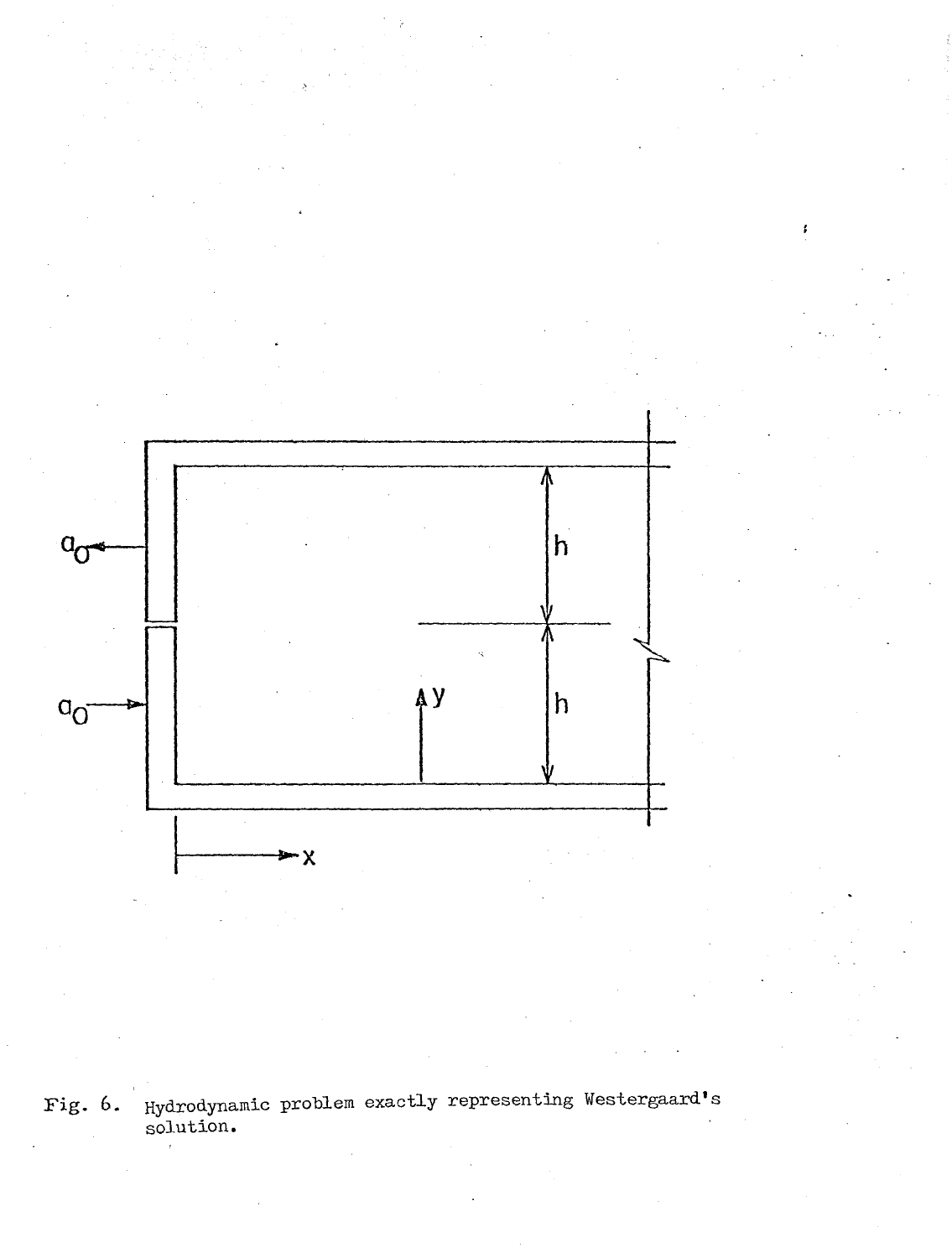

Fig. 7. Stretched membrane with tilted apex. Dotted lines indicate contours.